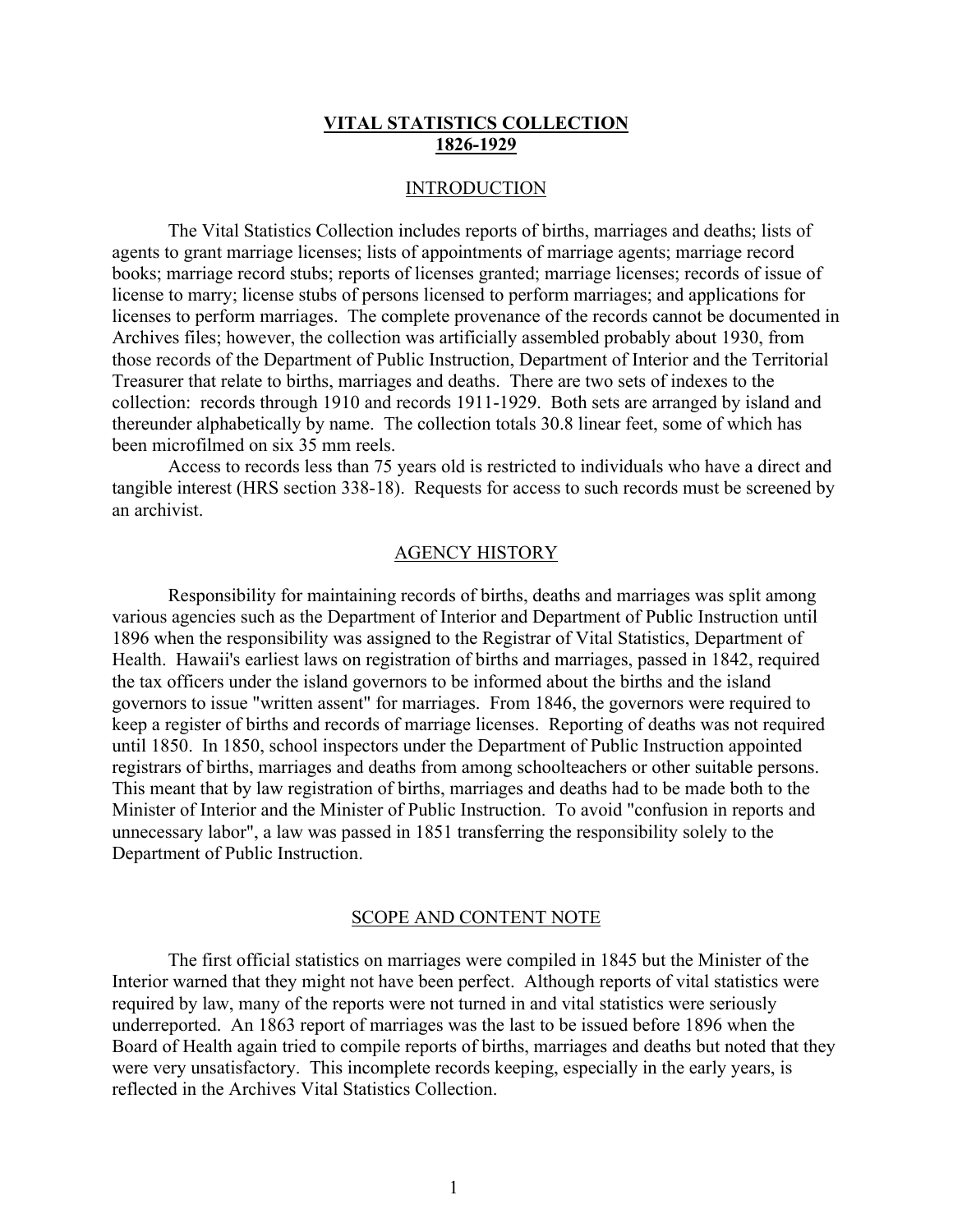The Vital Statistics Collection was artificially created by the Archives and indexes to the collection use the numbering system assigned by the Archives. Records are arranged by islands and designated by letters: "H" for Hawaii, "M" for Maui, "Mo" for Molokai, "N" for Niihau, "K" for Kauai, and "O" for Oahu. Each file has a number and the records are loosely chronological.

From 1896, the Record of Issue of License to Marry has the most information: date of license, names and residence of the bride and groom, previous marital status, and names, nationality and residence of parents, while most other document types have only the names of the parties being married, district and date of marriage.

The marriages are divided into 1) marriages up to 1910 and 2) marriages between 1911 and 1929 and indexes retain this division. A marriage may have multiple listings in the index because there may be up to three document types for one marriage. Although most records contain the same information, discrepancies in information and spelling sometimes occur between the various records.

There are some printed forms in Japanese, dated 1926-1927, of uncertain provenance which duplicate records in English. The information contained is the same as that on the record of issue of license to marry. The English version, however, is sometimes incorrect so someone proficient in the Japanese language can compare the Japanese characters for correctness. Where they exist, these records are not indexed but are attached to the marriage records in English.

#### SERIES DESCRIPTION

#### **223 RECORDS OF VITAL STATISTICS.** 1826-1929. 30 cubic feet.

Arrangement is by island and designated by letters: "H" for Hawaii, "K" for Kauai, "M" for Maui, "Mo" for Molokai, "N" for Niihau, and "O" for Oahu. Each file has a number and the records are loosely chronological.

There are very few records of births (1.5 linear inches) in the Vital Statistics Collection. They are arranged by island and then roughly chronologically and consist of listings submitted by school teachers who kept registers of births to be submitted to the Department of Public Instruction. Records before 1864 are basically statistical. A few baptismal records are included: O-15, (Kawailoa area, undated and unindexed); O-30 and O-31 (Bethel Union Church, Honolulu, 1843-1887). Indexes are available by the child's name and by the parents' names and records contain minimally the name of the child, district, and birth date. Race or color was not a requirement on certificates of birth until 1937. Some reports also show sex, place of birth and parents' names. Hawaii covers 1853-1858, 1860-1861, 1869-1897, 1900; Kauai - 1856-1857; Maui - 1860-1864, 1899; Niihau - 1853, 1855-1856; and Oahu - 1852-1856, 1858-1860, 1863- 1873. These records are available on microfilm. Use microfilm no. 53 (MFL 53), Vital Statistics Collection for H-5, H-6, H-9, H-12 and H-13 and microfilm no. 69 (MFL 69), Vital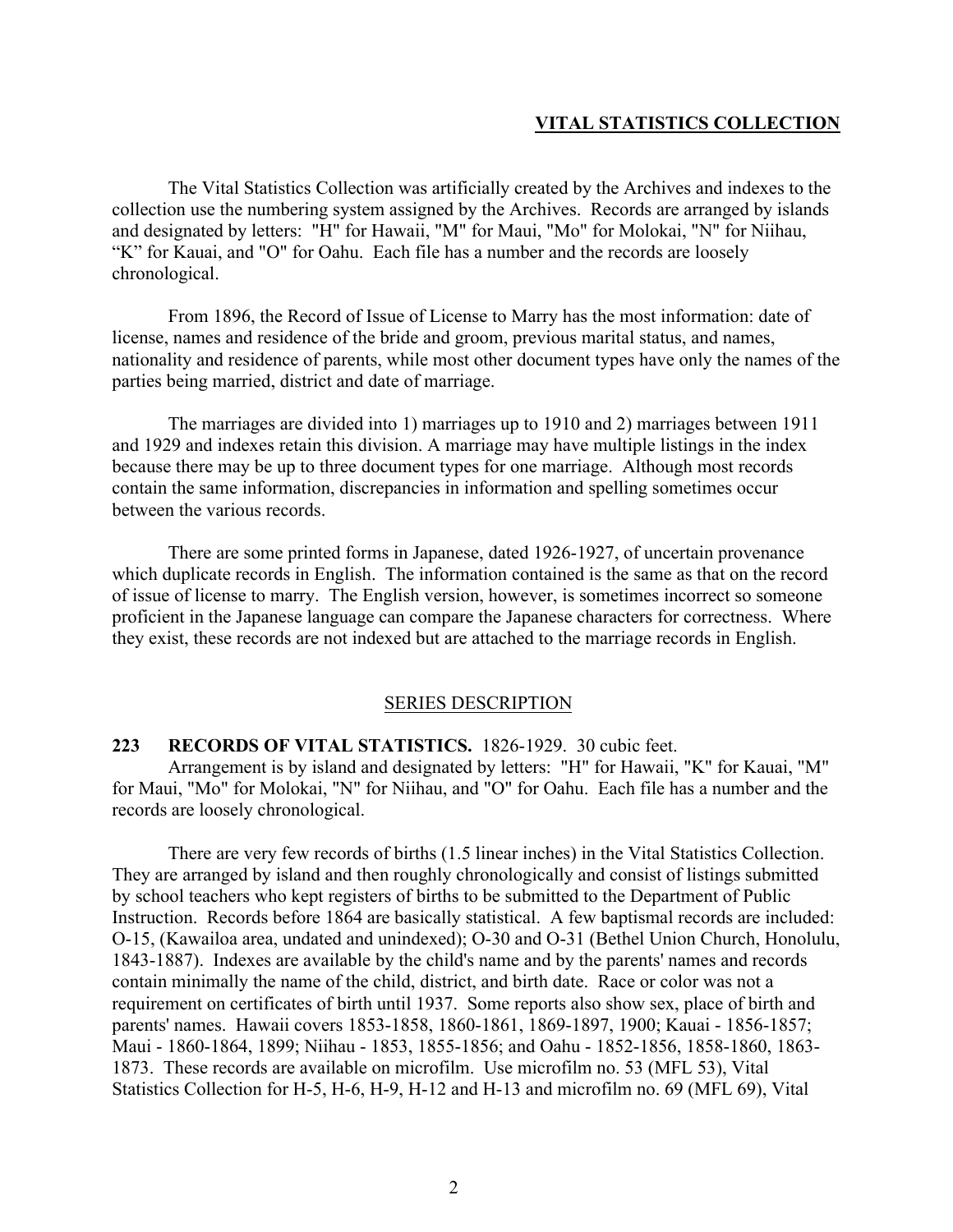Statistics Collection for K-4, K-8, M-6, M-8, M-10, N-3, N-5, O-6/7, O-8/9, O-13a, O-15 and O-21.

There are very few records of deaths (1.25 linear inches). These are arranged by island and then roughly chronologically and consist of listings submitted by school teachers who kept registers of deaths to be submitted to the Department of Public Instruction before 1896 and by agents to the Department of Health after 1896. Records before 1864 are basically statistical. Indexes are available by individual's name for all islands except Kauai. Death records minimally show the name, date of death, and district. Some reports also show sex, residence, place of birth and cause of death. Nationality was a requirement on death records as early as 1878. Hawaii covers 1853-1898; Kauai - 1852, 1856, 1857; Maui - 1860-1864, 1897-1899; Niihau - 1853, 1855-1856; and Oahu - 1852-1856, 1858-1860, 1863-1873. These records are available on microfilm. Use microfilm no. 53 (MFL 53), Vital Statistics Collection for H-7 to H-9, H-12 and H-13 and microfilm no. 69 (MFL 69), Vital Statistics Collection for K-4 to K-6, K-8, M-7, M-8, M-10, N-4, N-5, O-6/7, O-8/9, O-13a and O-21.

The majority of records are of marriages (368.45 linear inches) which are arranged by island and then roughly chronologically. The records, which are not complete, include the records from 1) marriage license agents who issued licenses to marry, 2) ministers who conducted the ceremonies, 3) school agents who were required to file reports and 4) the Territorial Treasurer.

Records of the marriage license agents include 1) reports of licenses granted, 2) marriage licenses, and 3) records of issue of license to marry. **Reports of licenses granted** are sparse and span 1841 to 1893. These were required to be sent to the Department of the Interior or to the Department of Public Instruction. The information includes names of bride and groom, date of license and may include residence. **Marriage licenses** span 1837 to 1929 and are also sparse. The earliest records show names, date, district and sometimes place of residence. These may be in Hawaiian and called Palapala Mare or Palapala ae e Mare. Licenses to Marry from the late 1800's show names, nationality, age, previous marital status and residence. About 1928 another version added birthplace and length of residency of the bride and groom, race and birthplace of parents. **Records of issue of license to marry** cover 1896-1929 and show date of license, names and residence of the bride and groom, and previous marital status. The report of issue of license to marry shows names, age, nationality and residence of the bride and groom, nationality and residence of parents, place and date of marriage. The form was later amended to add birthplace and length of residence for bride and groom and birthplace of parents. Parents' permission to marry for minors are sometimes included but only have name of minor, names of parents, and date of consent. These have not been indexed but usually follow the records of issue of license to marry or record of marriage for that marriage.

Records from the clergy include: 1) marriage record books, 2) reports of marriage, 3) records of marriage, 4) marriage record stubs, and 5) marriage certificates. **Marriage record books** were kept by individual ministers or churches recording information on the ceremonies performed. Basic information includes names of bride and groom, date of marriage, and often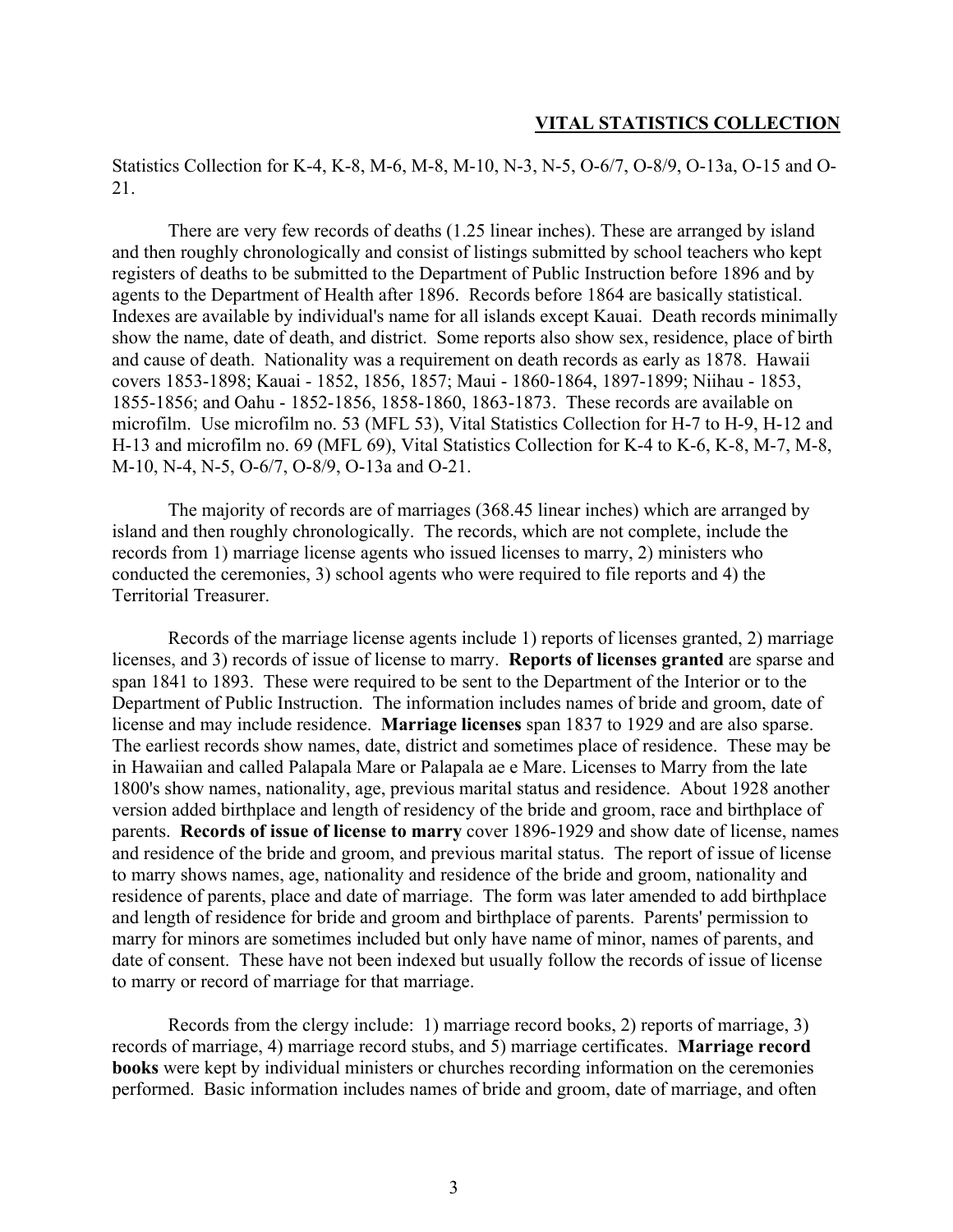place of residence. **Reports of marriage** were done yearly and sent to the Department of Interior or the Department of Public Instruction. The bride and groom are listed besides the date of marriage and sometimes residence. **Records of marriage** were printed forms filled out by the minister to be sent to the registrar. The earlier forms show names, age, nationality and residence of the bride and groom; names, nationality and residence of their parents, and place and date of ceremony. About 1916 a Territorial form added previous marital status, birthplace of the bride and groom, and length of residency in the Territory for the couple. Hongwanji Mission had their own form for records of marriage with the same information. **Marriage record stubs** record information from the certificates such as date and place of marriage, names of bride and groom, witnesses and minister's names. **Marriage certificates** include names of bride and groom, residence, date of marriage and name of minister.

Records of the School Agent include **Reports of Marriages** required to be sent in by schoolteachers to the Department of Public Instruction. The lists show names, dates and sometimes residence.

Records of the Territorial Treasurer include **applications for licenses to perform marriages** (1916-1929). These applications include full name of licensee, age, place of birth, nationality, citizenship, period of residence in Hawaii, if ordained minister, church denomination and ordination date, place of residence, and whether applicant can read and write the English language. Since certificates from one or more reputable persons attesting to the applicant's character were required, some letters of recommendation are also included especially from the head of the church. The majority of the applicants are Caucasians and Japanese. Japanese applications were sometimes rejected because the applicants' proficiency in the English language was questioned especially if they were new arrivals in Hawaii. These records are not indexed but they are arranged alphabetically by the name of the applicant. There are very few Hawaiian applicants and the majority of them appear under the letter "K". Most of the applicants are clergymen with some being district magistrates. **License stubs of persons authorized to perform marriages** have only the name of the licensee, residence, date of license, date of delivery and to whom delivered.

Hawaii covers 1832-1900; Kauai, 1826-1894; Maui, 1843-1907; Molokai, 1850-1892; Niihau, 1853-1865; and Oahu, 1832-1895.

These records are available on microfilm. Use microfilm no. 53 (MFL 53), Vital Statistics Collection for H-12 to H-17 and microfilm no. 69 (MFL 69), Vital Statistics Collection for H-18 to H-32, H-34, K-6, K-8 to K-15, M-8, M-10, M-11, M-14 to M-17, M-45, Mo-6 to Mo-9, N-1/2, N-5, N-6, O-13a, O-14, O-16 to O-24, O-26 to O-31, O-33, and O-36 to O-42.

#### SEE ALSO:

Vital Statistics Index: Birth, Marriages & Obituaries by name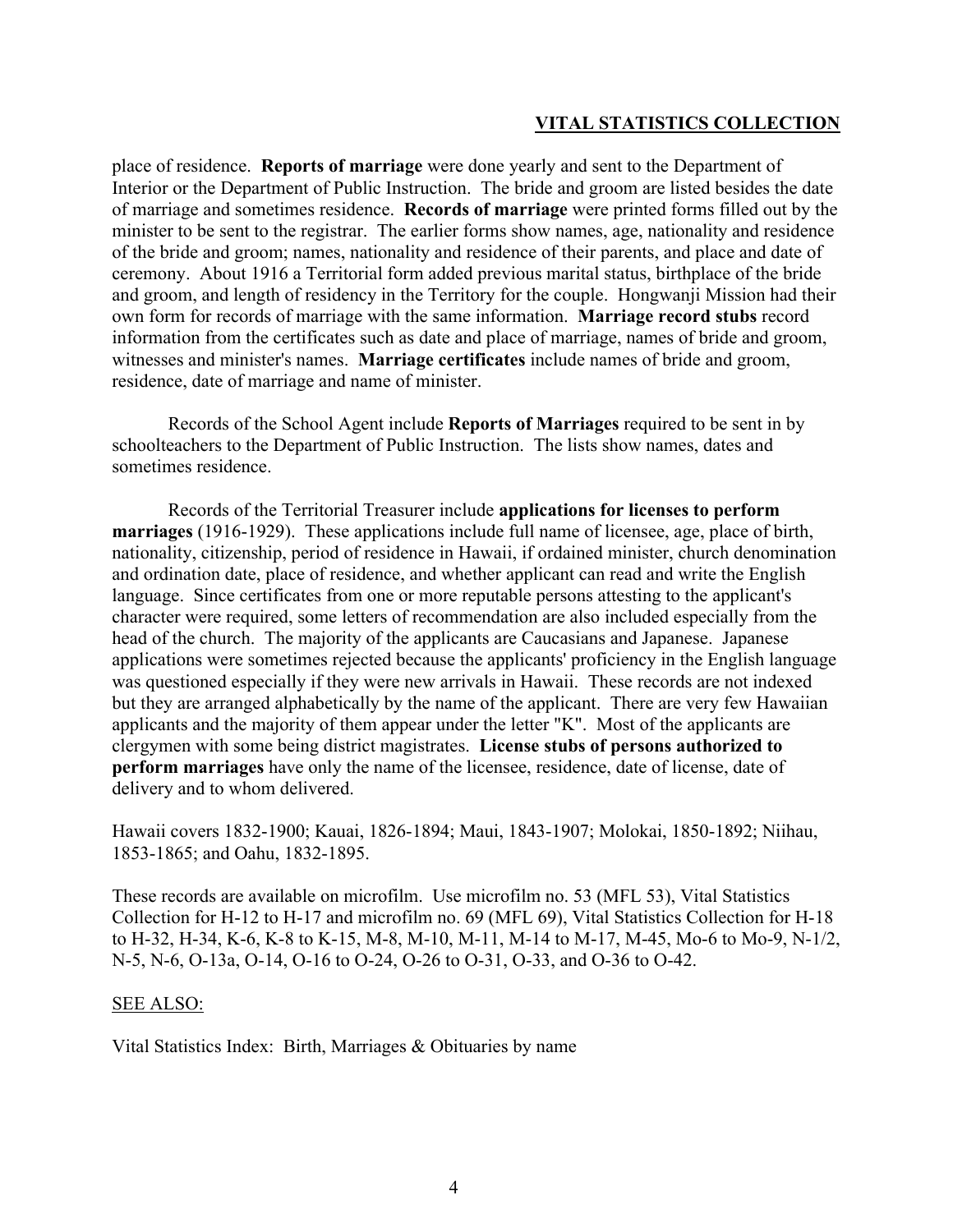Microforms: Marriage Certificates by Circuits: First (Oahu) - 1900-1949 (MFL 70) Third (Hawaii) - 1905-1950 (MFL 71) Fifth (Kauai) - 1905-1949 (MFL 72) Registers of St. Andrews Cathedral, Vols. 1-10, 1862-1910 (MFL 44)

Marriage Index: Second Circuit (Maui) - 1905-1949

Preliminary Research by N. Beckel Prepared by J. Nakamatsu, 1993/1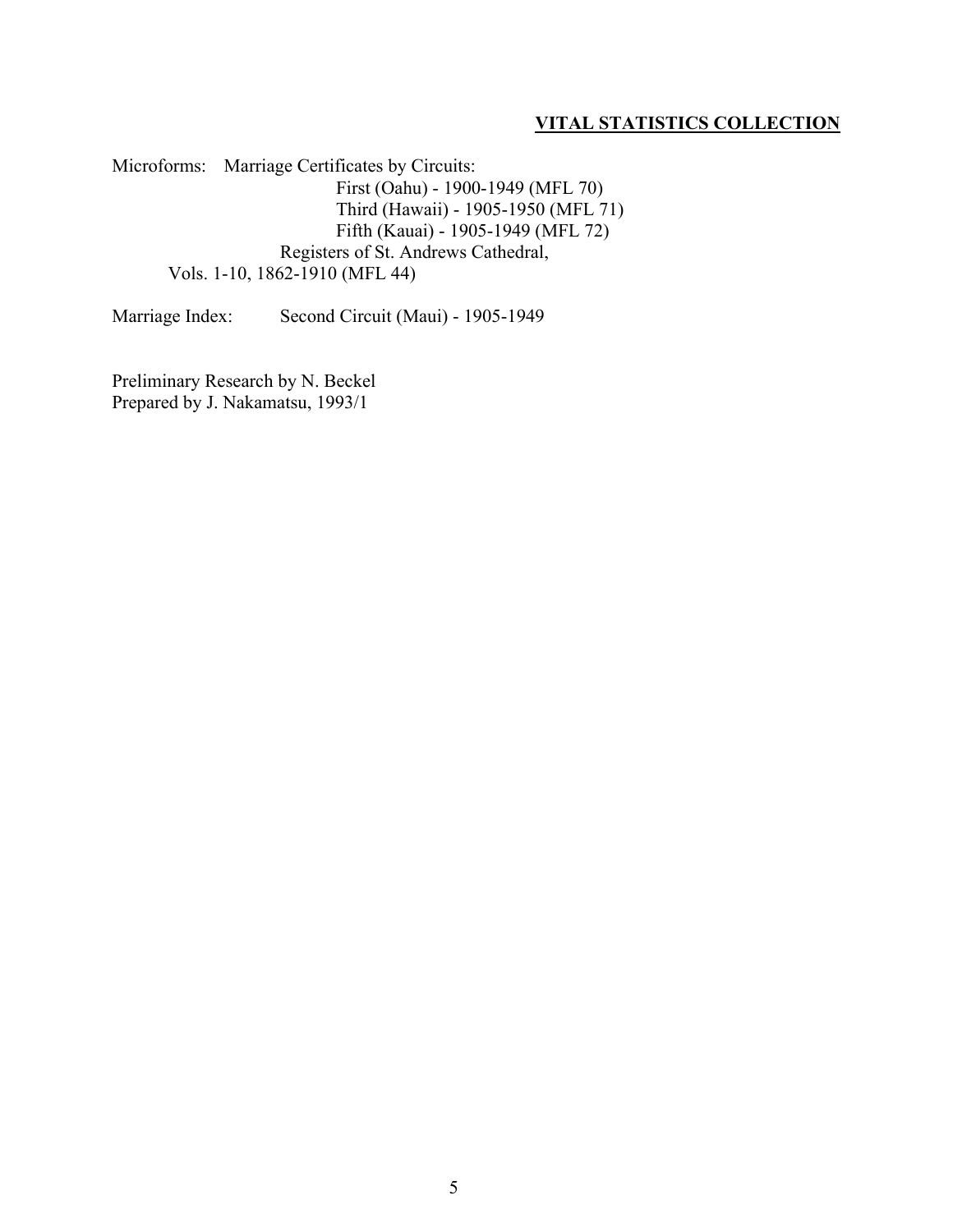## **CONTAINER LIST**

| CALL No.  | <b>CONTENTS</b>                                                                                                                                               |
|-----------|---------------------------------------------------------------------------------------------------------------------------------------------------------------|
| $223 - 1$ | H-1: List of Agents to Grant Marriage Licenses, n.d., 1863, 1865-1870, 1873,<br>1875-1876                                                                     |
| $223 - 1$ | H-2: List of Agents to Grant Marriage Licenses, n.d., 1852, 1858, 1861-1865,<br>1867-1870                                                                     |
| $223 - 1$ | H-3: List of Agents to Grant Marriage Licenses, n.d., 1867, 1872, 1874-1877,<br>1905                                                                          |
| $223 - 1$ | H-4: Reports of Marriages, 1847-1849, 1851-1863                                                                                                               |
| $223 - 1$ | H-5: Birth Records, Apana 1 (Hilo), 1857-1858, 1860-1861, Apana 2 (Puna),<br>1853-1856, 1858-1861, 1863-1864, Apana 4 (Kona), 1853-1855                       |
| $223 - 1$ | H-6: Birth Records, Kohala, 1869-1897, 1900                                                                                                                   |
| $223 - 1$ | H-7: Death Records, Apana 1 (Hilo), 1857-1858, 1860-1861, 1863, 1886, Apana<br>2 (Puna), n.nd, 1853-1854, 1858-1861, 1863-1864, Apana 4 (Kona), 1853-<br>1855 |
| $223 - 1$ | H-8: Death Records, Kohala, 1869-1898                                                                                                                         |
| $223 - 1$ | H-9: Birth and Death Records, Deaths, Apana 3 (Kau), 1853, Births (Kau), 1853,<br>Births (Puna), 1857, Deaths (Puna), 1857                                    |
| $223 - 1$ | H-10: Reports of Births, Marriages and Deaths (Stats), 1854-1855, 1861                                                                                        |
| $223 - 1$ | H-11: Reports of Births, Marriages and Deaths (Stats), 1851-1854, 1857                                                                                        |
| $223 - 1$ | H-12: Reports of Births, Marriages and Deaths, Kau, 1857-1885                                                                                                 |
| $223 - 1$ | H-13: Reports of Births, Marriages and Deaths, Kona, 1861                                                                                                     |
| $223 - 1$ | H-14: Reports of Marriages, Hamakua, 1867-1883, 1885-1886                                                                                                     |
| $223 - 1$ | H-14a: Reports of Marriages, Hilo, 1851-1858, 1860-1861, 1863-1864, 1969-<br>1876, 1878-1879, 1881                                                            |
| $223 - 1$ | H-14b: Reports of Marriages, Kau, 1851-1853                                                                                                                   |
| $223 - 1$ | H-14c: Reports of Marriages, North and South Kohala, 1851, 1853, 1855-1856,<br>1865-1870, 1884-1892, 1894                                                     |
| $223 - 1$ | H-14d: Reports of Marriages, North and South Kona, 1851-1853, 1860-1861,<br>1867-1868, 1876, 1891-1893                                                        |
| $223 - 1$ | H-14e: Reports of Marriages, Puna, 1852-1854, 1856-1858, 1860-1861, 1864                                                                                      |
| $223 - 1$ | H-15: Marriage Record Book of Rev. D. Baldwin, Waimea, 1832-1835                                                                                              |
| $223 - 1$ | H-16: Marriage Record Book of Rev. L. Lyons, Waimea, Kohala, Hamakua,<br>1833-1845                                                                            |
| $223 - 1$ | H-17: Marriage Record Book of Rev. L. Lyons, Hamakua, South Kohala, 1846-<br>1883                                                                             |
| $223 - 1$ | H-18: Marriage Record Book of C. F. Hart, South Kona, 1863-1865                                                                                               |
| $223 - 2$ | H-19: Marriage Licenses, Waimea, 1850-1851                                                                                                                    |
| $223 - 2$ | H-19a: Marriage Licenses, Waimea, 1852                                                                                                                        |
| $223 - 2$ | H-19b: Marriage Licenses, Waimea, 1853                                                                                                                        |
| $223 - 2$ | H-20: Marriage Licenses, Waimea, 1854-1855                                                                                                                    |
| $223 - 2$ | H-20a: Marriage Licenses, Hamakua, 1856-1858                                                                                                                  |
| $223 - 2$ | H-21: Marriage Licenses, Hamakua, 1859-1860                                                                                                                   |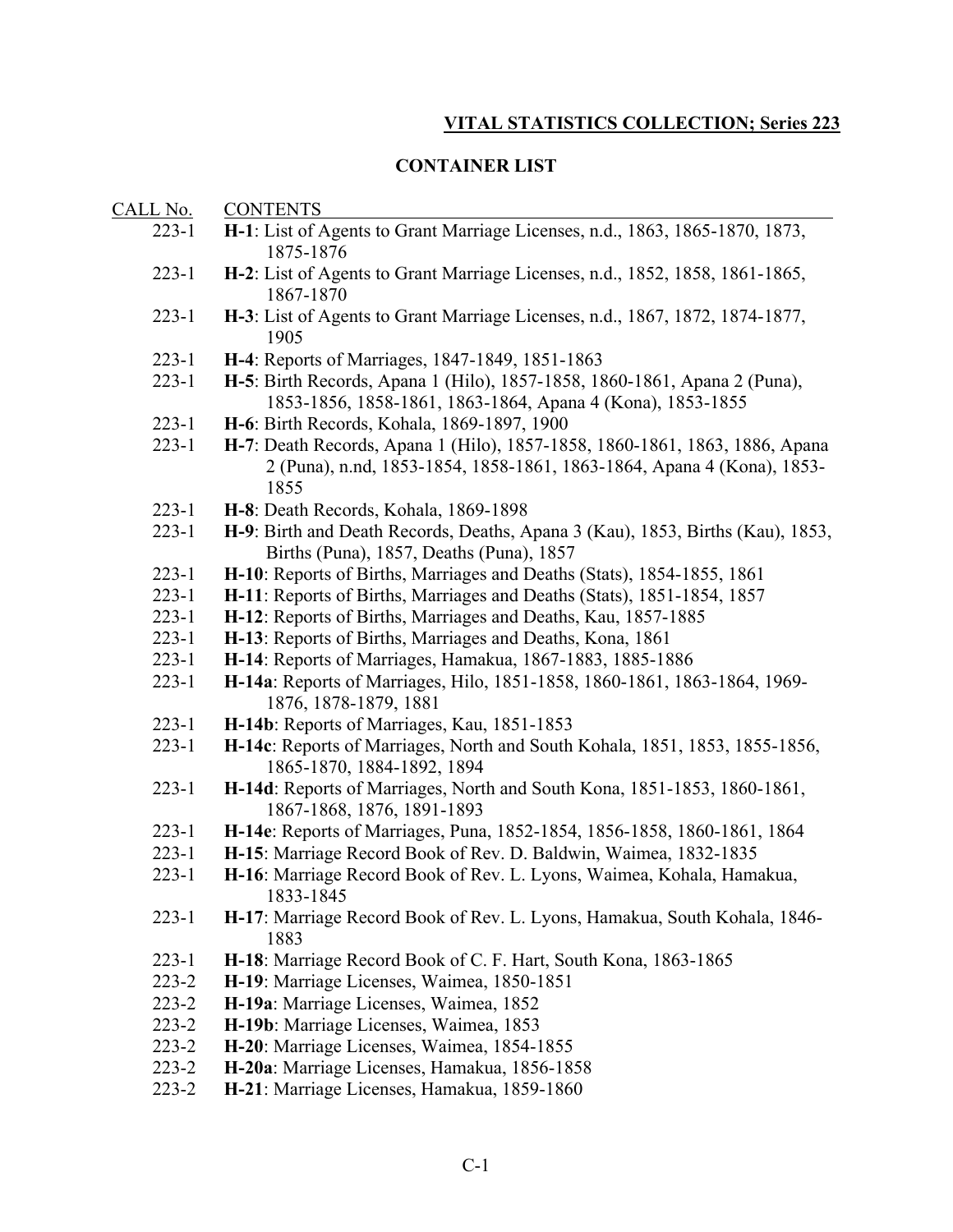| CALL No.  | <b>CONTENTS</b>                                                                                                           |
|-----------|---------------------------------------------------------------------------------------------------------------------------|
| $223 - 2$ | H-21a: Marriage Licenses, Hamakua, 1861-1862                                                                              |
| $223 - 2$ | H-22: Marriage Licenses, Hamakua, 1863-1865                                                                               |
| $223 - 2$ | H-23: Marriage Licenses, Hamakua, Kohala, 1867-1871                                                                       |
| $223 - 2$ | H-23a: Marriage Licenses, Waimea, 1872-1877                                                                               |
| $223 - 2$ | H-24: Marriage Record Book of Rev. Titus Coan, 1837-1882                                                                  |
| $223 - 3$ | H-25: Marriage Record Book of Rev. Titus Coan, 1837-1879                                                                  |
| $223 - 3$ | H-26: Reports of Marriages of Various Agents, 1844-1846, 1855-1865                                                        |
| $223 - 3$ | H-27a: Marriage Licenses, Waimea, 1846                                                                                    |
| $223 - 3$ | H-27b: Marriage Licenses, Waimea, 1847                                                                                    |
| $223 - 3$ | H-27c: Marriage Licenses, Waimea, 1848                                                                                    |
| $223 - 3$ | H-27d: Marriage Licenses, Waimea, 1849                                                                                    |
| $223 - 3$ | H-28: Marriage Record Book of Rev. Elias Bond, North Kohala, 1852-1887                                                    |
| $223 - 3$ | H-29: Marriage Record Book of Rev. O. H. Gulick, Kau, 1862-1869, Waialua,                                                 |
|           | Oahu, 1865-1869                                                                                                           |
| $223 - 3$ | H-30: Marriage Licenses, Kona, 1863                                                                                       |
| $223 - 3$ | H-31: Marriage Licenses, South Kohala, Hilo, South Kona, 1878-1898                                                        |
| $223 - 3$ | H-31a: Marriage Record Book of L. H. Mahuka, Waimea, 1883-1886                                                            |
| $223 - 3$ | H-32: Marriage Licenses, Hilo, 1896-1899                                                                                  |
| $223 - 4$ | H-32a: Marriage Licenses, Hilo, 1887-1896                                                                                 |
| $223 - 4$ | H-32b: Marriage Licenses, Hilo, 1899-1900                                                                                 |
| $223 - 4$ | H-33: Marriage Licenses, Hilo, 1900-1905                                                                                  |
| $223 - 5$ | H-34: Marriage Record Book of G. W. A. Hapai, Hilo, 1887-1896                                                             |
| $223 - 4$ | H-35: Marriage Record Stub Book of G. W. A. Hapai, South Hilo, 1899-1901                                                  |
| $223 - 4$ | H-36: Marriage Record Stub Book of G. W. A. Hapai, South Hilo, 1901-1902                                                  |
| $223 - 4$ | H-37: Marriage Record Stub Book of G. W. A. Hapai, South Hilo, 1902-1905                                                  |
| $223 - 4$ | H-38: Marriage Record Stub Book of G. W. A. Hapai, South Hilo, 1905-1908                                                  |
| $223 - 5$ | H-39: Marriage Record Stub Book of W. H. Beers, South Hilo, 1904-1906                                                     |
| $223 - 5$ | H-40: Marriage Record Stub Book of E. A. Namohala, Hilo, 1905-1908                                                        |
| $223 - 5$ | H-41: Records of Issue of License to Marry, South Hilo, 1906-1907                                                         |
| $223 - 5$ | H-42a: Records of Marriage, North Kohala, 1897                                                                            |
| $223 - 5$ | H-42b: Records of Issue of License to Marry, North Kohala, 1918                                                           |
| $223 - 5$ | H-42c: Records of Issue of License to Marry, South Kohala, 1902                                                           |
| $223 - 5$ | H-42d: Marriage Licenses, Waimea, 1893                                                                                    |
| $223 - 5$ | H-42e: Records of Marriage, Honokaa, 1921                                                                                 |
| $223 - 5$ | H-42f: Records of Issue of License to Marry, South Kohala, 1904-1905                                                      |
| $223 - 5$ | H-42g: Records of Issue of License to Marry, South Kohala, 1913                                                           |
| $223 - 5$ | H-42h: Records of Issue of License to Marry, South Kohala, 1913                                                           |
| $223 - 5$ | H-42i: Records of Issue of License to Marry, South Kohala, 1901-1903, 1907,<br>1909-1910                                  |
| $223 - 5$ | H-42j: Records of Issue of License to Marry, North Kohala, 1897-1899                                                      |
| $223 - 5$ | H-42k: Records of Issue of License to Marry, Records of Marriage and Marriage<br>Licenses, North Kohala, 1896, 1899, 1909 |
| $223 - 5$ | H-421: Records of Marriage, Kohala, 1900, 1911-1913                                                                       |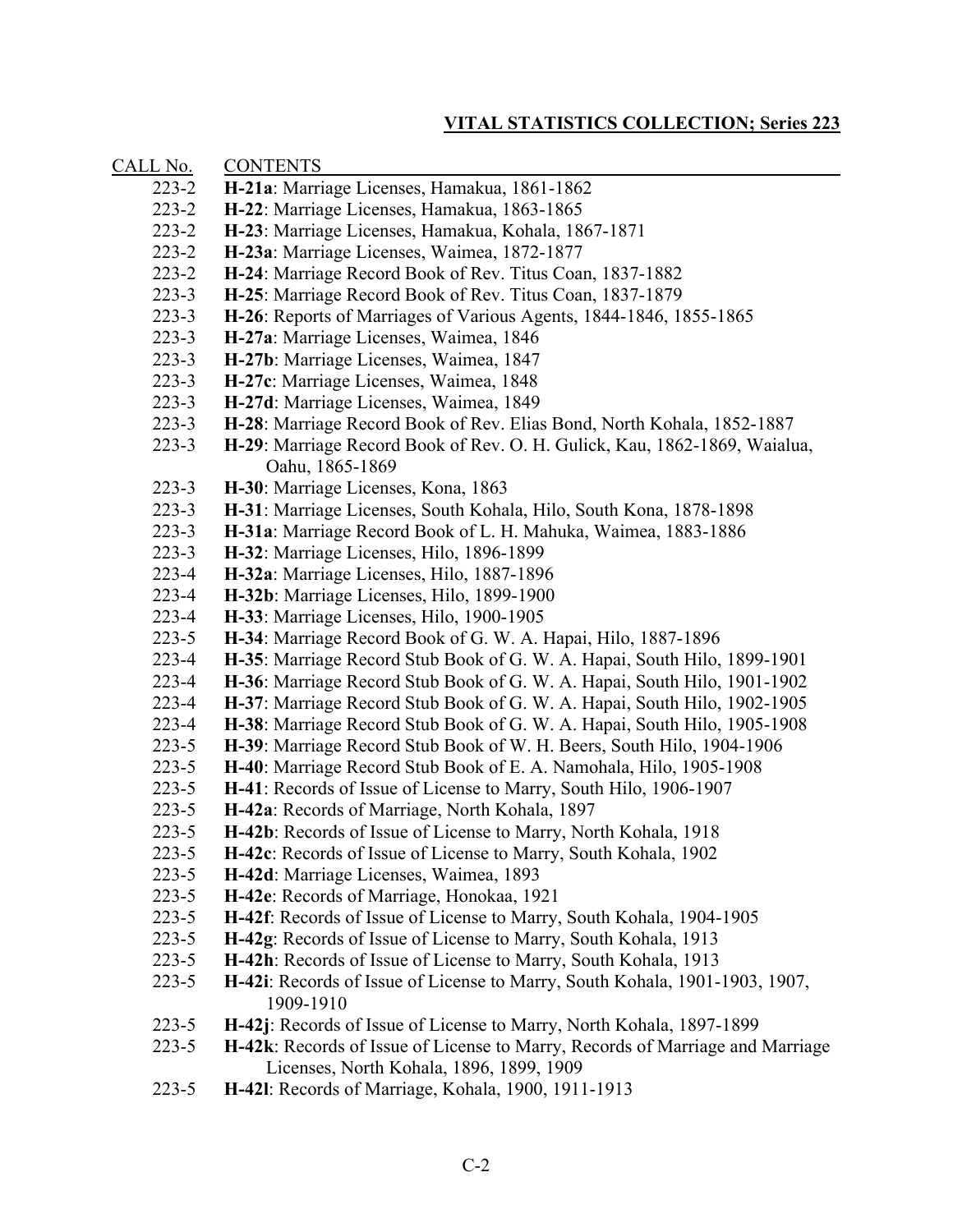| CALL No.  | <b>CONTENTS</b>                                                                                                            |
|-----------|----------------------------------------------------------------------------------------------------------------------------|
| $223 - 5$ | H-42m: Records of Marriage, Kohala, 1913                                                                                   |
| $223 - 5$ | H-43: Records of Issue of License to Marry, North Kohala, 1901-1912                                                        |
| $223 - 5$ | H-44: Records of Issue of License to Marry, South Kohala, 1903-1912                                                        |
| $223 - 5$ | H-45: Records of Issue of License to Marry, South Kohala, 1913-1927                                                        |
| $223 - 5$ | H-46: Records of Issue of License to Marry, Records of Marriage and Marriage                                               |
|           | Licenses, North Kohala, 1913                                                                                               |
| $223 - 5$ | H-47: Records of Issue of License to Marry, North Kohala, 1906-1910                                                        |
| $223 - 5$ | H-47: Records of Issue of License to Marry, Records of Marriage and Marriage                                               |
|           | Licenses, North Kohala, 1911-1913                                                                                          |
| $223 - 5$ | H-48: Records of Marriage and Marriage Licenses, North Kohala, 1913-1915                                                   |
| $223 - 5$ | H-48b: Records of Issue of License to Marry, North Kohala, 1913-1915                                                       |
| $223 - 6$ | H-49: Records of Issue of License to Marry and Marriage Licenses, North                                                    |
|           | Kohala, 1928-1929                                                                                                          |
| $223 - 6$ | H-50: Records of Issue of License to Marry and Marriage Licenses, North                                                    |
|           | Kohala, 1896-1913                                                                                                          |
| $223 - 6$ | H-50a: Marriage Licenses, North Kohala, 1897-1910                                                                          |
| $223 - 6$ | H-51a: Records of Marriage and Marriage Licenses, North Kohala, 1915-1919                                                  |
| $223 - 6$ | H-51b: Records of Issue of License to Marry, North Kohala, 1915                                                            |
| $223 - 6$ | H-51c: Records of Issue of License to Marry, North Kohala, 1916                                                            |
| $223 - 6$ | H-51d: Records of Issue of License to Marry, North Kohala, 1917                                                            |
| $223 - 6$ | H-51e: Records of Issue of License to Marry, North Kohala, 1918                                                            |
| $223 - 6$ | H-51f: Records of Issue of License to Marry, North Kohala, 1919                                                            |
| $223 - 6$ | H-51g: Records of Issue of License to Marry, North Kohala, 1920                                                            |
| $223 - 6$ | H-51h: Records of Issue of License to Marry, North Kohala, 1921                                                            |
| $223 - 6$ | H-51i: Records of Issue of License to Marry and Marriage Licenses, North                                                   |
|           | Kohala, 1922                                                                                                               |
| $223 - 6$ | H-51j: Records of Marriage and Marriage Licenses, North Kohala, 1920-1923                                                  |
| $223 - 6$ | H-51k: Records of Issue of License to Marry and Marriage Licenses, North                                                   |
|           | Kohala, 1923                                                                                                               |
| $223 - 6$ | H-511: Records of Issue of License to Marry, North Kohala, 1924                                                            |
| $223 - 6$ | H-51m: Records of Issue of License to Marry, Records of Marriage and Marriage                                              |
|           | Licenses, North Kohala, 1924-1925                                                                                          |
| $223 - 6$ | H-51n: Records of Issue of License to Marry, North Kohala, 1926                                                            |
| $223 - 6$ | H-510: Records of Issue of License to Marry, North Kohala, 1927                                                            |
| $223 - 6$ | H-51p: Records of Issue of License to Marry, Records of Marriage and Marriage                                              |
|           | Licenses, North Kohala, 1926-1928                                                                                          |
| $223 - 7$ | H-53: Records of Issue of License to Marry, Records of Marriage and Marriage<br>Licenses, Puna, 1910, 1913-1915, 1924-1929 |
|           |                                                                                                                            |
| $223 - 7$ | H-55: Records of Issue of License to Marry and Marriage Licenses, Puna, 1923-<br>1926                                      |
| $223 - 7$ | H-56: Records of Issue of License to Marry, Puna, 1902-1913                                                                |
| $223 - 7$ | H-57a: Marriage Licenses, Puna, 1916, 1918-1919, 1921                                                                      |
| $223 - 7$ | H-57b: Records of Issue of License to Marry, Puna, 1911-1913                                                               |
|           |                                                                                                                            |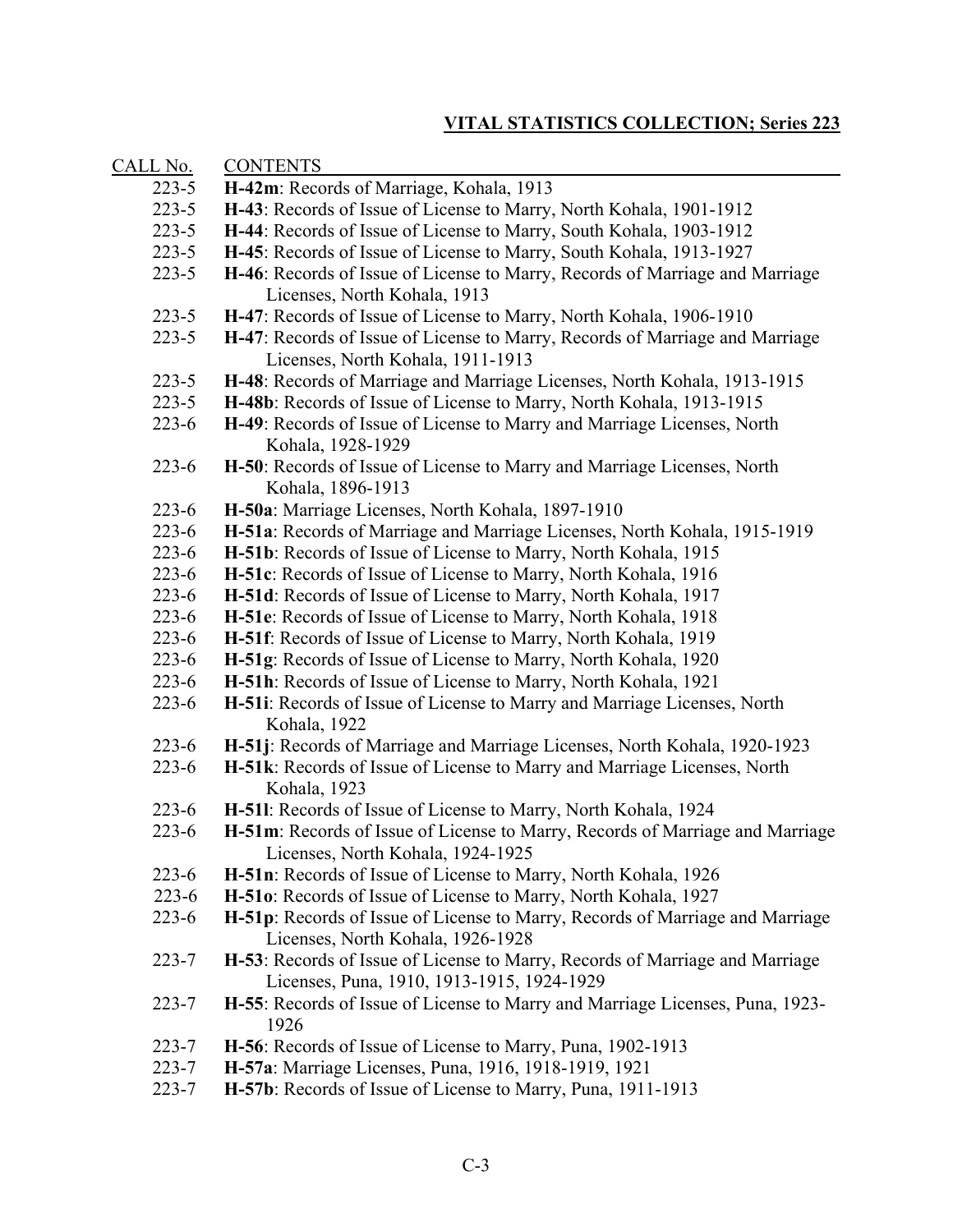| CALL No.  | <b>CONTENTS</b>                                                                                                       |
|-----------|-----------------------------------------------------------------------------------------------------------------------|
| $223 - 7$ | H-57c: Records of Issue of License to Marry, Puna, 1913                                                               |
| $223 - 7$ | H-57d: Records of Issue of License to Marry, Kau, 1913                                                                |
| $223 - 7$ | H-57e: Records of Issue of License to Marry, Kau, 1921, 1924                                                          |
| $223 - 7$ | H-57f: Records of Issue of License to Marry, Kau, 1921                                                                |
| $223 - 7$ | H-57g: Records of Issue of License to Marry, Kau, 1924                                                                |
| $223 - 7$ | H-57h: Records of Issue of License to Marry and Records of Marriage, Kau, 1924                                        |
| $223 - 7$ | H-58a: Records of Issue of License to Marry and Records of Marriage, Kau,<br>1924-1926                                |
| $223 - 7$ | H-58b: Records of Issue of License to Marry and Records of Marriage, Kau,<br>1926-1929                                |
| $223 - 7$ | H-60: Records of Issue of License to Marry and Records of Marriage, Kau, 1913-<br>1915                                |
| $223 - 7$ | H-61: Records of Issue of License to Marry, Kau, 1896-1901                                                            |
| $223 - 7$ | H-63: Records of Issue of License to Marry and Records of Marriage, Kau, 1922-<br>1923                                |
| $223 - 7$ | H-65: Records of Issue of License to Marry, Kau, 1901-1905                                                            |
| $223 - 7$ | H-66: Records of Issue of License to Marry and Records of Marriage, Kau, 1916-<br>1918, 1920                          |
| $223 - 7$ | H-67: Records of Issue of License to Marry, Kau, 1905-1913                                                            |
| $223 - 7$ | H-68a: Records of Marriage and Marriage Licenses, South Kona, 1920-1921,<br>1927, 1929                                |
| $223 - 7$ | H-68b: Records of Issue of License to Marry Records of Marriage and Marriage<br>Licenses, South Kona, 1911-1913, 1915 |
| $223 - 7$ | H-68c: Records of Issue of License to Marry Records of Marriage and Marriage<br>Licenses, South Kona, 1912-1913       |
| $223 - 7$ | H-68d: Records of Issue of License to Marry and Marriage Licenses, South Kona,<br>1906-1908                           |
| $223 - 7$ | H-68d: Records of Marriage and Marriage Licenses, South Kona, 1911-1912,<br>1914-1919                                 |
| $223 - 7$ | H-68e: Records of Issue of License to Marry, South Kona, 1910                                                         |
| $223 - 7$ | H-68e: Records of Issue of License to Marry, Records of Marriage and Marriage<br>Licenses, South Kona, 1911-1913      |
| $223 - 7$ | H-68f: Records of Issue of License to Marry and Marriage Licenses, North Kona,<br>1908-1910                           |
| $223 - 7$ | H-68i: Marriage License, South Kona, 1906                                                                             |
| $223 - 7$ | H-68m: Records of Issue of License to Marry and Marriage License, North Kona,<br>1907                                 |
| $223 - 7$ | H-69: Records of Issue of License to Marry and Marriage License, South Kona,<br>1906-1913, 1920                       |
| $223 - 7$ | H-70: Records of Issue of License to Marry, South Kona, 1902-1912                                                     |
| $223 - 8$ | H-71: Records of Issue of License to Marry and Marriage License, North Kona,<br>1913-1915                             |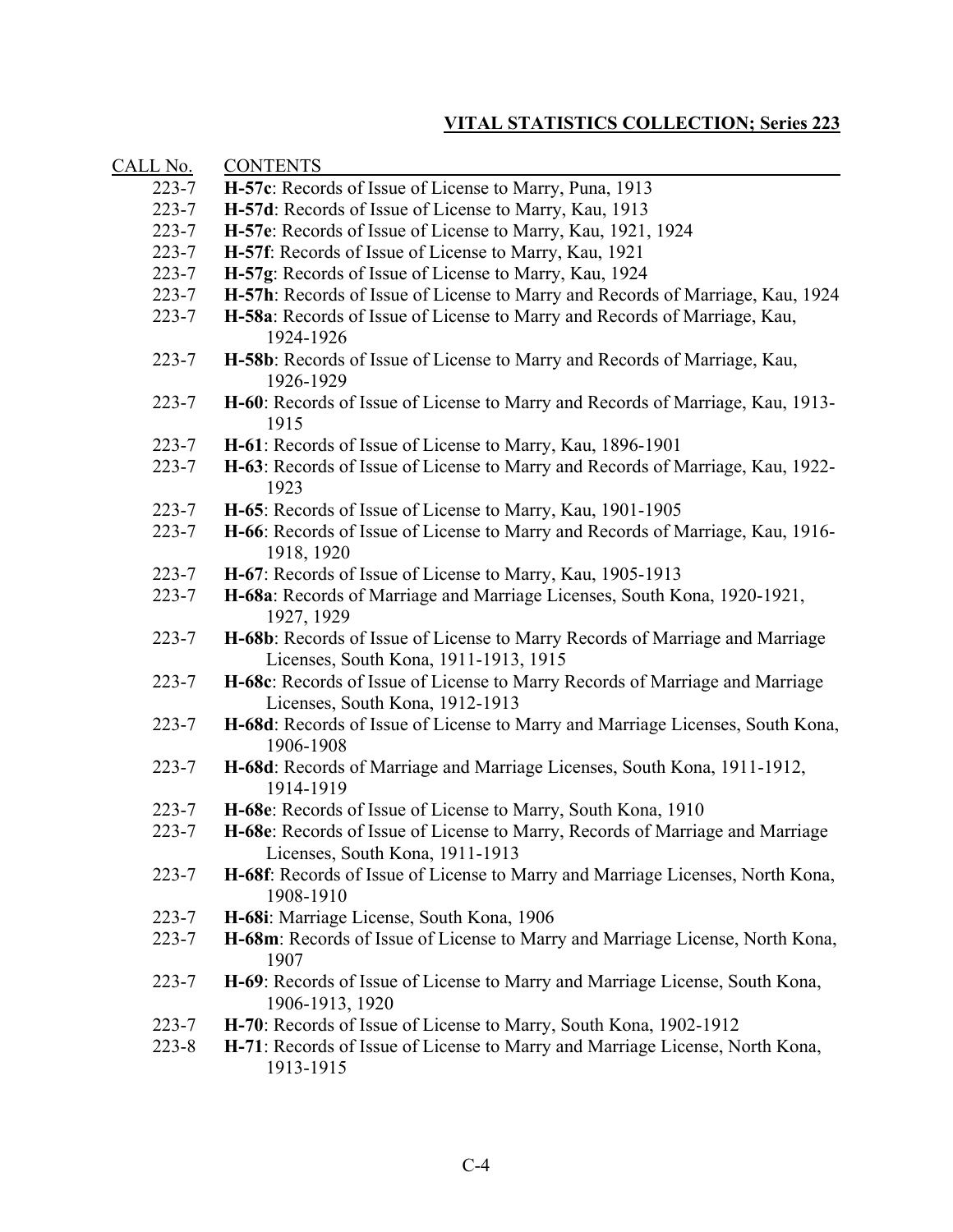| CALL No.   | <b>CONTENTS</b>                                                                                                            |
|------------|----------------------------------------------------------------------------------------------------------------------------|
| $223 - 8$  | H-72: Records of Issue of License to Marry and Marriage Licenses, North Kona,<br>1901-1913                                 |
| $223 - 8$  | H-73: Records of Issue of License to Marry, South Kona, 1913-1915                                                          |
| $223 - 8$  | H-74a: Records of Marriage and Marriage Licenses, Kona, 1916-1929                                                          |
| $223 - 8$  | H-74b: Records of Issue of License to Marry, North Kona, 1916-1918                                                         |
| $223 - 8$  | H-74c: Records of Issue of License to Marry, Kona, 1918-1922                                                               |
| $223 - 8$  | H-74d: Records of Issue of License to Marry and Marriage License, South Kona,<br>1922-1927                                 |
| $223 - 8$  | H-74e: Records of Issue of License to Marry, Kona, 1927-1928                                                               |
| $223 - 8$  | H-74f: Records of Issue of License to Marry, Kona, 1928-1929                                                               |
| $223 - 8$  | H-75: Records of Issue of License to Marry and Marriage Licenses, Hamakua,<br>1911-1913                                    |
| $223-9$    | H-75a: Records of Issue of License to Marry, Hamakua, 1903, 1905, 1907                                                     |
| $223-9$    | H-75b: Records of Marriage and Marriage License, Hamakua, 1903                                                             |
| $223-9$    | H-75c: Records of Issue of License to Marry and Marriage Licenses, Hamakua,<br>1891, 1897-1899, 1902                       |
| $223-9$    | H-75d: Records of Issue of License to Marry and Marriage Licenses, Hamakua,<br>1901-1903, 1908-1910                        |
| $223-9$    | H-75e: Marriage Licenses, Hamakua, 1888-1891                                                                               |
| $223-9$    | H-76: Records of Issue of License to Marry, Records of Marriage and Marriage<br>Licenses, Hamakua, North Kohala, 1915-1920 |
| $223-9$    | H-77: Records of Issue of License to Marry and Marriage Licenses, Hamakua,<br>1914-1915                                    |
| $223-9$    | H-78: Records of Issue of License to Marry and Marriage Licenses, Hamakua,<br>1907-1913                                    |
| $223-9$    | H-79: Records of Marriage and Marriage Licenses, Hamakua, 1918-1919, 1921-<br>1922, 1924, 1926-1927                        |
| $223-9$    | H-80a: Records of Issue of License to Marry and Marriage Licenses, Hamakua,<br>1925-1928                                   |
| $223-9$    | H-80b: Records of Issue of License to Marry and Marriage Licenses, Hamakua,<br>1928-1929                                   |
| 223-9      | H-81: Records of Issue of License to Marry and Marriage Licenses, Hamakua,<br>1891-1901                                    |
| $223-9$    | H-82: Records of Issue of License to Marry, Records of Marriage and Marriage<br>Licenses, Hamakua, 1905-1906, 1913-1914    |
| $223 - 10$ | H-83: Records of Issue of License to Marry, Records of Marriage and Marriage<br>Licenses, Hilo, 1911-1916                  |
| $223 - 10$ | H-83a: Records of Issue of License to Marry and Marriage Licenses, North Hilo,<br>1892-1893, 1905, 1907-1908               |
| $223 - 10$ | H-83b: Records of Marriage, License to Marry and Report of Issue of License to<br>Marry, North Hilo, 1896-1899, 1902       |
| $223 - 10$ | H-83c: Records of Issue of License to Marry and Marriage Licenses, Hilo, 1894-<br>1896, 1907-1908                          |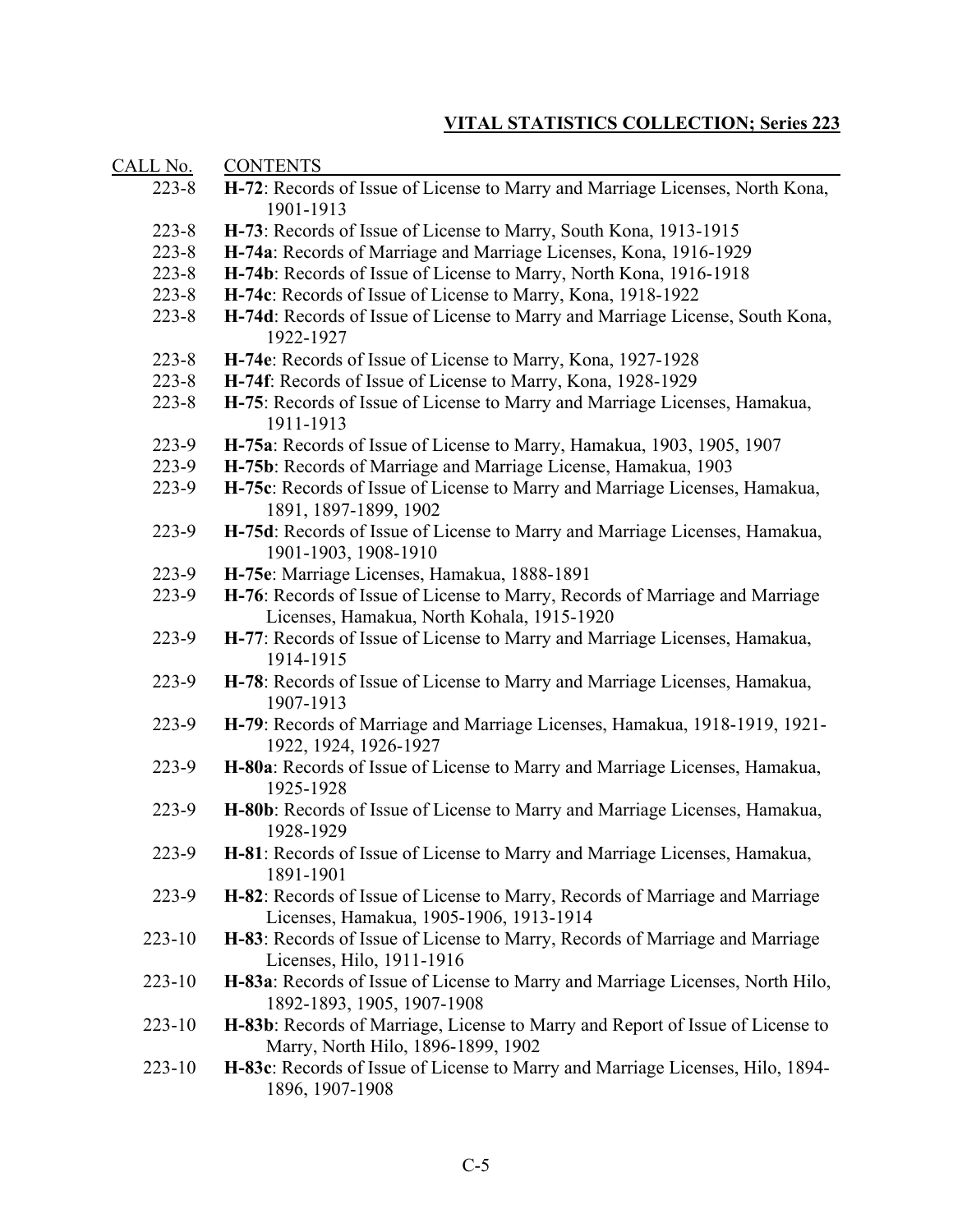| CALL No.   | <b>CONTENTS</b>                                                                                                  |
|------------|------------------------------------------------------------------------------------------------------------------|
| $223 - 10$ | H-83d: Records of Issue of License to Marry, South Hilo, 1909-1910                                               |
| $223 - 10$ | H-83e: Records of Issue of License to Marry and Marriage Licenses, Hilo, 1906                                    |
| $223 - 10$ | H-831: Records of Issue of License to Marry and Marriage License, Hilo, 1906                                     |
| $223 - 10$ | H-83m: Records of Issue of License to Marry and Marriage License, Hilo, 1906                                     |
| 223-10     | H-84: Records of Issue of License to Marry and Marriage Licenses, Hilo, 1891-                                    |
|            | 1892, 1896, 1898-1912                                                                                            |
| $223 - 10$ | H-85: Records of Issue of License to Marry and Marriage Licenses, South Hilo,<br>1909-1910                       |
| $223 - 10$ | H-86a: Records of Issue of License to Marry and Records of Marriage, North<br>Hilo, 1913-1915                    |
| $223 - 10$ | H-86b: Records of Issue of License to Marry and Marriage Licenses, North Hilo,<br>1922-1923                      |
| $223 - 10$ | H-86c: Records of Issue of License to Marry, Records of Marriage and Marriage<br>Licenses, North Hilo, 1926-1929 |
| $223 - 10$ | H-87: Records of Issue of License to Marry, South Hilo, 1910-1913                                                |
| $223 - 10$ | H-88: Records of Issue of License to Marry, South Hilo, 1906-1913                                                |
| $223 - 11$ | H-89a: Marriage Licenses, South Hilo, 1916-1918                                                                  |
| $223 - 11$ | H-89b: Records of Marriage and Marriage Licenses, South Hilo, 1919-1920                                          |
| $223 - 11$ | H-89c: Records of Marriage and Marriage Licenses, South Hilo, 1921-1923                                          |
| 223-11     | H-89d: Records of Marriage and Marriage Licenses, South Hilo, 1924-1926                                          |
| $223 - 11$ | H-89e: Records of Marriage and Marriage Licenses, South Hilo, 1927-1929                                          |
| $223 - 11$ | H-90: Records of Issue of License to Marry and Marriage Licenses, Hilo, 1907,<br>South Hilo, 1911-1913           |
| $223 - 11$ | H-91: Records of Issue of License to Marry and Marriage Licenses, South Hilo,<br>1912-1913                       |
| $223 - 11$ | H-92: Records of Issue of License to Marry and Marriage Licenses, South Hilo,<br>1912-1913                       |
| 223-11     | H-93: Records of Marriage and Marriage Licenses, South Hilo, 1914-1915                                           |
| 223-11     | H-94: Records of Issue of License to Marry and Marriage Licenses, South Hilo,<br>1910-1913                       |
| 223-11     | H-95: Records of Issue of License to Marry and Records of Marriage, South Hilo,<br>1910-1913                     |
| 223-12     | H-96: Records of Issue of License to Marry and Marriage Licenses, South Hilo,<br>1901-1913                       |
| 223-12     | H-96a: Records of Issue of License to Marry and Marriage Licenses, South Hilo,<br>1907-1910                      |
| 223-12     | H-97: Records of Issue of License to Marry, Records of Marriage and Marriage<br>Licenses, Hilo, 1908, 1911-1912  |
| 223-12     | H-98: Marriage Licenses, South Hilo, 1922-1928                                                                   |
| 223-12/13  | H-99: Records of Issue of License to Marry, South Hilo, 1922-1929                                                |
| $223 - 13$ | H-100: Records of Issue of License to Marry, North Hilo, 1905-1913                                               |
| $223 - 13$ | H-100a: Records of Marriage, South Kohala, 1896-1901                                                             |

223-13 **H-101**: Records of Marriage, South Hilo, 1922-1924, 1928-1929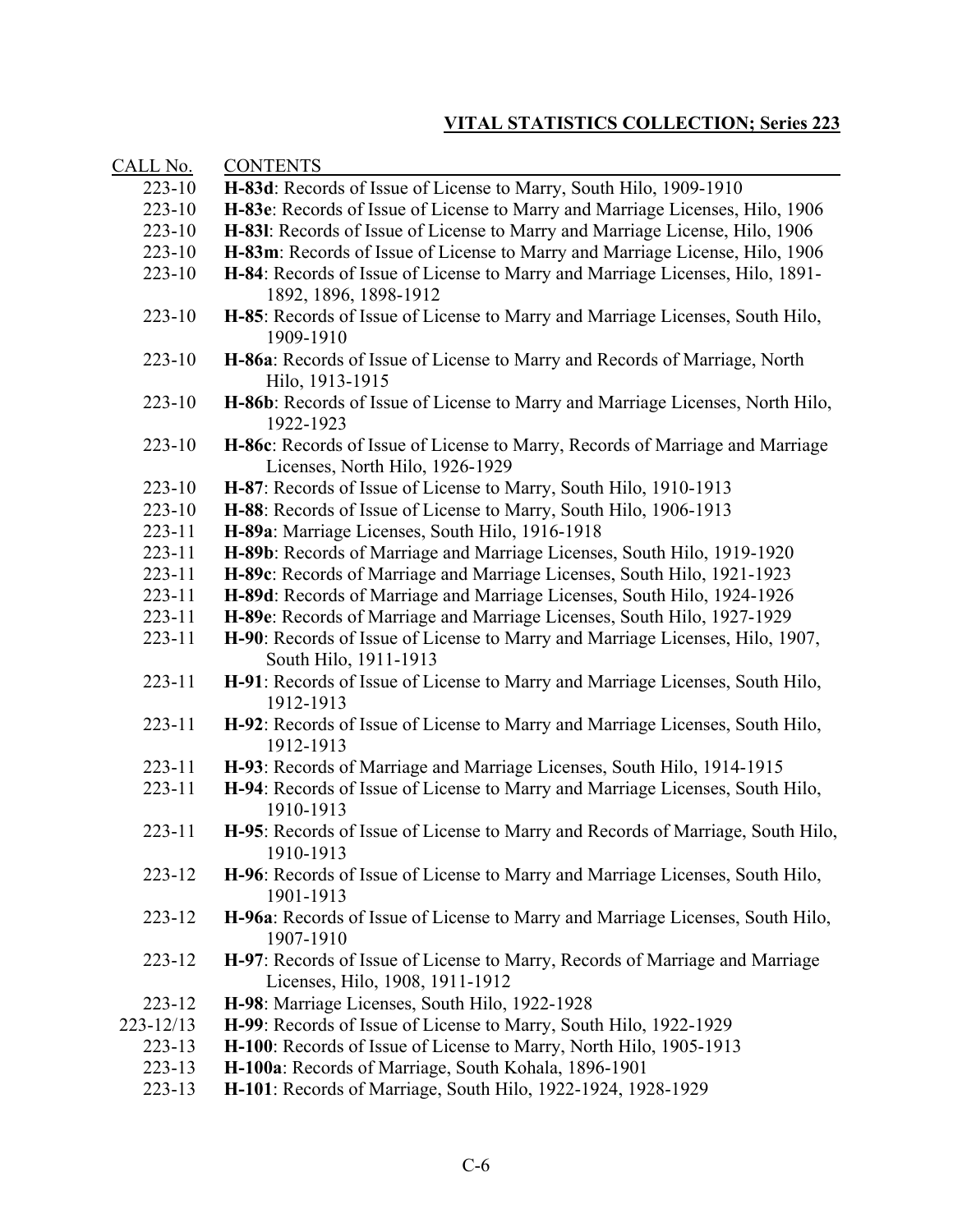| CALL No.   | <b>CONTENTS</b>                                                                                                                                     |
|------------|-----------------------------------------------------------------------------------------------------------------------------------------------------|
| $223 - 13$ | H-102: Records of Marriage, Hilo, Honokaa, South Kona, 1925-1929                                                                                    |
| $223 - 13$ | H-103: Records of Marriage, Kona, 1926-1927                                                                                                         |
| $223 - 13$ | H-104: Records of Marriage, Kohala, Honokaa, 1923-1929                                                                                              |
| 223-14     | H-105: Records of Marriage, Hilo, 1923-1929                                                                                                         |
| $223 - 14$ | H-106: Records of Marriage, Hilo, 1922-1929                                                                                                         |
| 223-14     | H-107: Records of Marriage, Kau, Papaikou, South Hilo, 1924-1929                                                                                    |
| $223 - 14$ | H-108: Records of Marriage, Hilo, Kau, 1926-1929                                                                                                    |
| $223 - 14$ | H-109: Records of Marriage, North Kohala, 1926-1929                                                                                                 |
| $223 - 14$ | H-110: Records of Marriage, Hilo, 1924-1926, 1928-1929                                                                                              |
| $223 - 14$ | H-111: Records of Issue of License to Marry and Records of Marriage, Kohala,<br>Hilo, Kona, 1913, 1924, 1928-1929                                   |
| $223 - 14$ | FRAGILE DOCUMENTS from H-5 through H-34                                                                                                             |
| $223 - 15$ | K-1: List of Agents to Grant Marriage Licenses and License to Perform Marriage<br>Ceremony, n.d., 1864-1869, 1872, 1875, 1877                       |
| $223 - 15$ | K-2: List of Agents to Grant Marriage Licenses, n.d., 1865, 1868, 1874-1876                                                                         |
| $223 - 15$ | K-3: Statistical Reports of Marriage, 1848-1861                                                                                                     |
| $223 - 15$ | K-4: Birth and Death Records, [1856?] [paper records lacking; records on MFL-                                                                       |
|            | $69$ only]                                                                                                                                          |
| $223 - 15$ | K-5: Death Records, 1856                                                                                                                            |
| $223 - 15$ | K-6: Marriage and Death Records, 1851-1852                                                                                                          |
| $223 - 15$ | K-7: Statistical Reports of Marriage, 1852, 1855, 1857                                                                                              |
| $223 - 15$ | K-8: Records of Births, Marriages and Deaths, Births, Kauai, 1856, Births,<br>Niihau, 1857, Marriages, Koloa, n.d. Marriages, Niihau, 1858, Deaths, |
| 223-15     | Niihau, 1857                                                                                                                                        |
| $223 - 15$ | K-8a: Marriage Record Book of S. Whitney, 1826-1838<br>K-8b: Marriage Record Book of S. Whitney, 1838-1845                                          |
| $223 - 15$ | K-9: Marriage Record Book of George B. Rowell, 1843-1847                                                                                            |
| $223 - 15$ | K-10 (1): Marriage Licenses, Hanalei, 1845                                                                                                          |
| $223 - 15$ | K-10 (2): Marriage Licenses, Waimea, 1847-1848                                                                                                      |
| $223 - 15$ | K-10 (3): Marriage Licenses, Waimea, 1849-1850                                                                                                      |
| $223 - 15$ | K-10 (4): Marriage Licenses, Waimea, 1851                                                                                                           |
| 223-15     | K-10 (5): Marriage Licenses, Waimea, 1852-1853                                                                                                      |
| 223-15     | K-10 (6): Marriage Licenses, Waimea, 1851                                                                                                           |
| 223-15     | K-11: Reports of Marriage, Waimea, 1846                                                                                                             |
| $223 - 15$ | K-12 (1): Reports of Marriage, Hanapepe, 1849, Waimea, 1849, 1851, 1853-1855                                                                        |
| $223 - 15$ | K-12 (2): Reports of Marriage, Koloa, 1851-1853, 1855-1858                                                                                          |
| $223 - 15$ | K-12 (3): Reports of Marriage, Koloa, [1849], 1851-1852                                                                                             |
| $223 - 15$ | K-12 (4): Reports of Marriage, Koloa, 1854                                                                                                          |
| $223 - 15$ | K-12 (5): Reports of Marriage, Koloa, 1851-1854                                                                                                     |
| $223 - 16$ | K-13: Marriage Licenses, Waimea, 1857-1859                                                                                                          |
| 223-16     | K-13 (1): Marriage Licenses, Waimea, 1854-1856                                                                                                      |
| 223-16     | K-13 (2): Marriage Licenses, Waimea, 1860-1863                                                                                                      |
| 223-16     | K-13 (3): Marriage Licenses, Waimea, 1864-1867                                                                                                      |
|            |                                                                                                                                                     |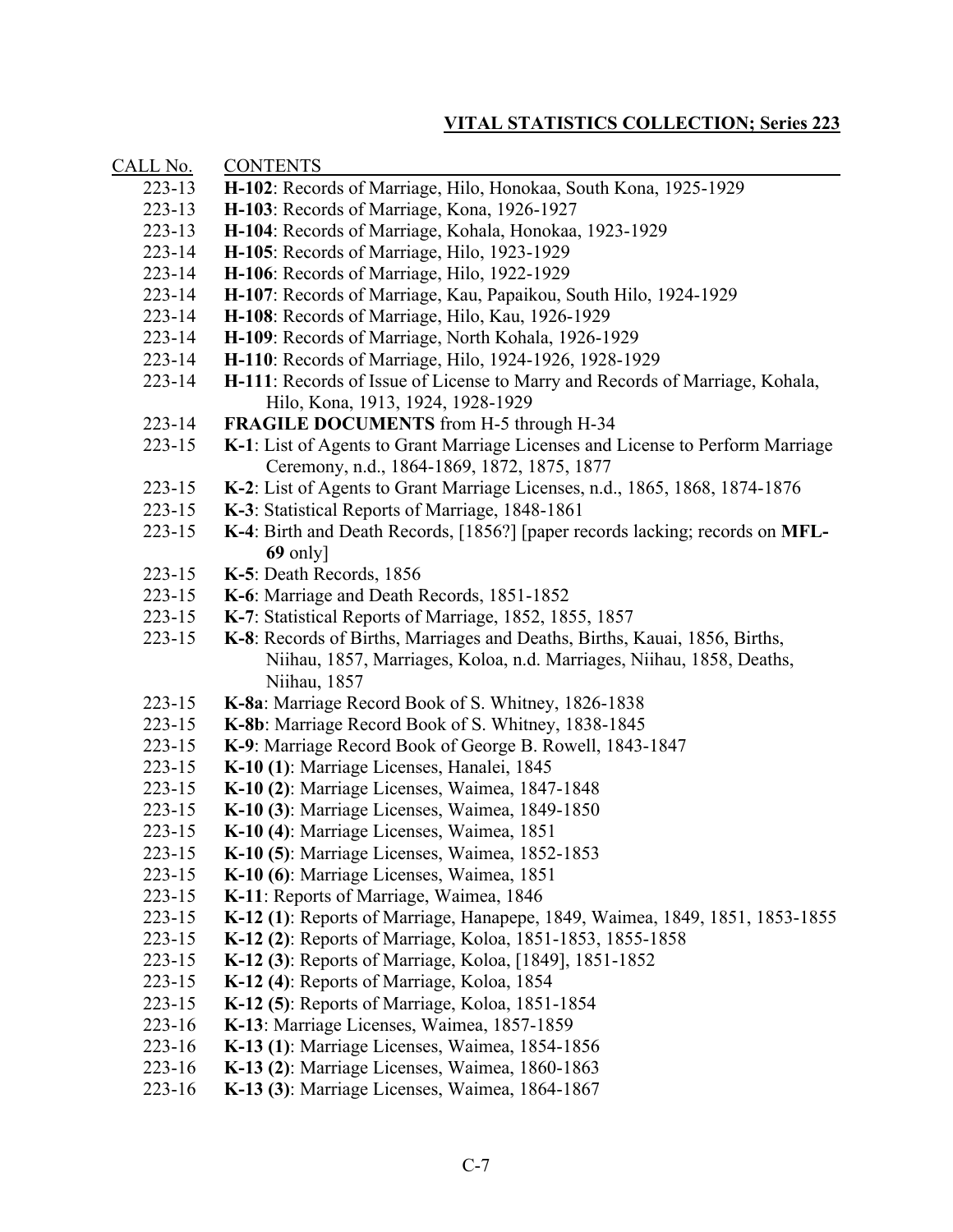| CALL No.   | <b>CONTENTS</b>                                                                                                                                                                                                     |
|------------|---------------------------------------------------------------------------------------------------------------------------------------------------------------------------------------------------------------------|
| $223 - 16$ | K-13 (4): Marriage Licenses, Waimea, 1868-1874, 1876                                                                                                                                                                |
| $223 - 16$ | K-13a: Marriage Record Book of J. Hardy, 1851-1863                                                                                                                                                                  |
| $223 - 16$ | K-14: Marriage Record Book of G.B. Rowell, 1865-1884                                                                                                                                                                |
| $223 - 16$ | K-15: Marriage Licenses, Waimea, Koloa, 1875-1884, 1894                                                                                                                                                             |
| $223 - 16$ | K-16: Marriage Records Stub Book of Rev. H.O. Winter, Koloa, 1905-1907                                                                                                                                              |
| $223 - 16$ | K-17: Marriage Records Stub Book of Rev. H.O. Winter, Waimea, 1907                                                                                                                                                  |
| $223 - 16$ | K-18: Records of Issue of License to Marry, Records of Marriage and Marriage<br>Licenses, Lihue, 1887, 1911-1913, 1915-1917, Hanalei, 1900-1906, 1908-<br>1910, 1927, Kawaihau, 1912-1913, 1929, Waimea, 1913, 1929 |
| $223 - 16$ | K-19: Records of Issue of License to Marry, Hanalei, 1896-1900                                                                                                                                                      |
| $223 - 16$ | K-20: Records of Issue of License to Marry, Hanalei, 1903-1913                                                                                                                                                      |
| $223 - 16$ | K-21: Records of Marriage and Marriage Licenses, Waimea, 1914-1918, 1920-<br>1922                                                                                                                                   |
| 223-16/17  | K-22: Records of Issue of License to Marry, Records of Marriage and Marriage<br>Licenses, Waimea, 1922-1929                                                                                                         |
| $223 - 17$ | K-23: Records of Issue of License to Marry and Records of Marriage, Kawaihau,<br>1915-1918                                                                                                                          |
| 223-17     | K-24: Records of Issue of License to Marry, Koloa, 1902-1910, Waimea, 1911-<br>1913                                                                                                                                 |
| 223-17     | K-25: Records of Issue of License to Marry and Marriage Licenses, Koloa, 1926-<br>1927                                                                                                                              |
| 223-17     | K-26: Records of Issue of License to Marry, Records of Marriage and Marriage<br>Licenses, Kawaihau, 1918-1929                                                                                                       |
| 223-18     | K-27: Records of Issue of License to Marry, Records of Marriage and Marriage<br>Licenses, Koloa, 1921-1929                                                                                                          |
| 223-18     | K-28: Records of Issue of License to Marry, Records of Marriage and Marriage<br>Licenses, Lihue, 1910-1915                                                                                                          |
| $223 - 18$ | K-29: Records of Issue of License to Marry, Records of Marriage and Marriage<br>Licenses, Lihue, 1925-1929                                                                                                          |
| 223-18     | K-30: Records of Issue of License to Marry, Records of Marriage and Marriage<br>Licenses, Lihue, 1917-1925                                                                                                          |
| 223-18     | K-31: Records of Issue of License to Marry and Records of Marriage, Lihue,<br>1905-1910                                                                                                                             |
| 223-18     | K-32: Records of Marriage, Koloa, 1928-1929, Kapaa, 1925-1929, Lihue, 1924-<br>1929, Waimea, 1923-1929                                                                                                              |
|            | <b>FRAGILE DOCUMENTS</b> from K-12 and K-14                                                                                                                                                                         |
| 223-19     | M-3: List of Agents to Perform Marriages, n.d., 1852, 1854, 1858, 1860, 1865-<br>1869, 1873, 1875-1877                                                                                                              |
| 223-19     | M-4: Nominations of Agents to Grant Marriage Licenses, n.d., 1865-1877                                                                                                                                              |
| 223-19     | M-5: Statistical Report of Marriages, 1847-1861, 1865                                                                                                                                                               |
| 223-19     | M-7: Reports of Deaths, Wailuku, 1897-1899                                                                                                                                                                          |
| 223-19     | M-8: Reports of Births, Marriages and Deaths, Wailuku, 1861-1864                                                                                                                                                    |
| 223-19     | M-10: Reports of Births, Marriages and Deaths, Hana, 1860-1861, 1863-1864                                                                                                                                           |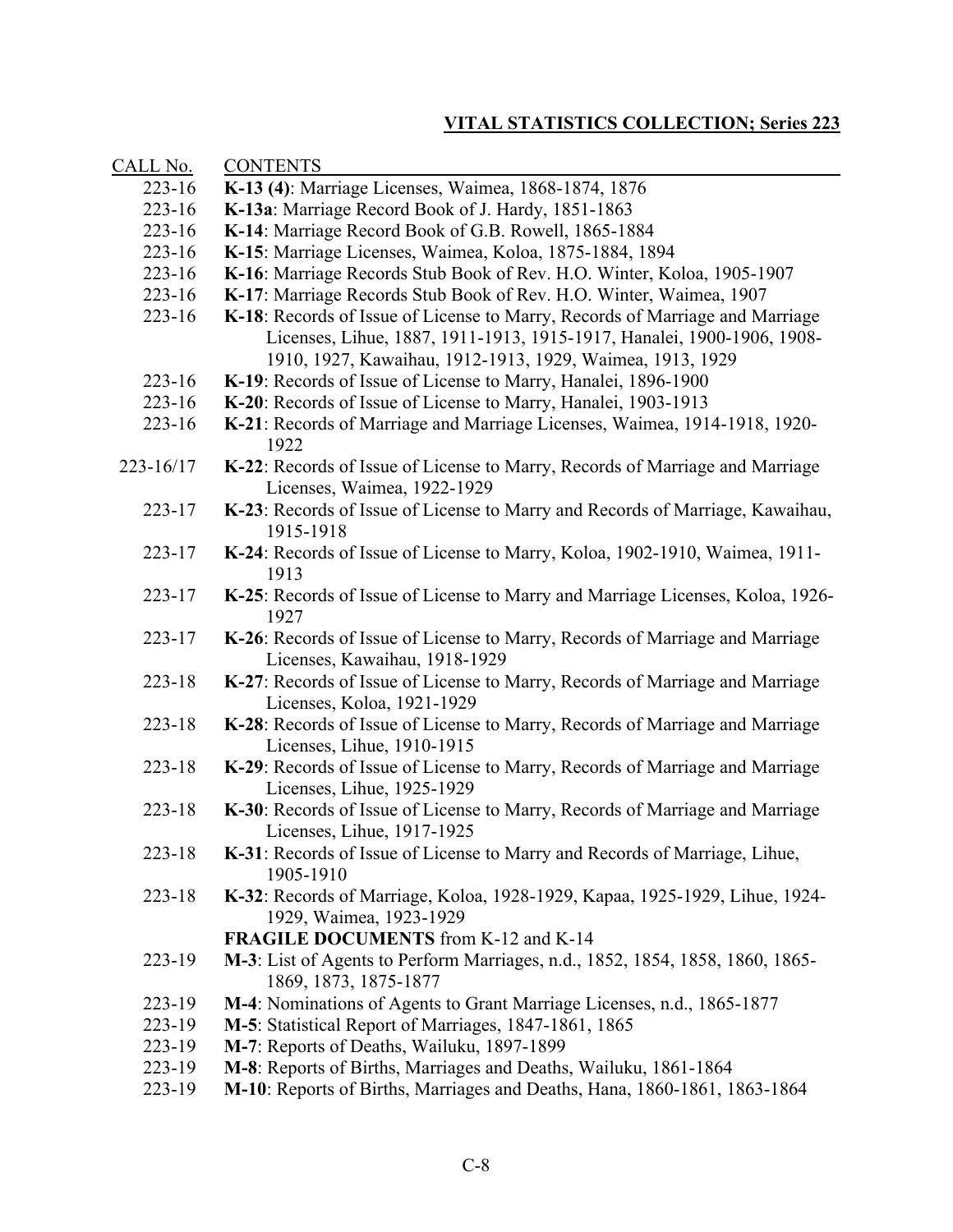| CALL No.   | <b>CONTENTS</b>                                                                                                                    |
|------------|------------------------------------------------------------------------------------------------------------------------------------|
| 223-19     | M-11: Marriage Record Book of Rev. E.W. Clark, Wailuku, 1843-1848                                                                  |
| 223-19     | M-12a: Reports of Marriage and Marriage Licenses, Lahaina, n.d., 1842, 1844,<br>1846-1847, 1850, 1853-1856, 1858, 1864-1865        |
| 223-19     | M-12b: Marriage Licenses, Wailuku, 1852-1853, 1856-1857, 1860-1861, 1864,<br>1879                                                  |
| 223-19     | M-12c: Reports of Marriage and Marriage Licenses, Hana, 1847, 1850-1853,<br>1860-1861                                              |
| 223-19     | M-12d: Reports of Marriage, Makawao, 1851-1852, 1862-1874, 1881-1884, 1904                                                         |
| 223-19     | M-14: Marriage Licenses, Hana, 1849, 1851-1852, 1855-1857, 1873                                                                    |
| 223-19     | M-15: Marriage Licenses, 1852-1855, 1860, 1907                                                                                     |
| 223-19     | M-15a: [photocopies of portions of O-33: Marriage Record Book of Rev. M.<br>Kuaea, showing marriages performed on Maui, 1868-1874] |
| 223-19     | M-16: Records of Marriage, Oahu, 1879, Makawao, 1879-1882                                                                          |
| 223-19     | M-17: Reports of Issue of License to Marry, Wailuku, 1898-1900                                                                     |
| 223-19     | M-18: Marriage Record Stub Book of Henry Long, Makawao, 1902-1903                                                                  |
| 223-19     | M-19: Marriage Record Stub Book of Ben. Manoano and Marriage License,<br>Makawao, 1906-1907                                        |
| 223-19     | M-20 (1): Records of Marriage, Paia, 1917-1924                                                                                     |
| 223-19     | M-20 (2): Records of Issue of License to Marry, Makawao, 1916                                                                      |
| 223-19     | M-20 (3): Records of Issue of License to Marry, Makawao, 1917                                                                      |
| 223-20     | M-20 (4): Records of Issue of License to Marry and Records of Marriage,<br>Makawao, 1915                                           |
| 223-20     | M-20 (5): Records of Issue of License to Marry, Makawao, 1919                                                                      |
| 223-20     | M-20 (6): Records of Issue of License to Marry, Makawao, 1920                                                                      |
| 223-20     | M-20 (7): Records of Issue of License to Marry, Makawao, 1923                                                                      |
| 223-20     | M-20 (8): Records of Issue of License to Marry, Makawao, 1924                                                                      |
| 223-20     | M-21: Records of Issue of License to Marry, Makawao, 1903-1913                                                                     |
| 223-20     | M-22: Records of Issue of License to Marry and Marriage Licenses, Makawao,<br>1908-1913                                            |
| 223-20     | M-23: Records of Issue of License to Marry, Records of Marriage and Marriage<br>Licenses, Makawao, 1924-1929                       |
| 223-20     | M-24: Records of Issue of License to Marry and Marriage Licenses, Makawao,<br>1913                                                 |
| 223-20     | M-25: Records of Issue of License to Marry, Makawao, 1907-1910                                                                     |
| 223-20     | M-26: Records of Issue of License to Marry, Makawao, 1913                                                                          |
| $223 - 21$ | M-27: Records of Issue of License to Marry, Makawao, 1922-1923                                                                     |
| $223 - 21$ | M-28: Records of Issue of License to Marry and Marriage Licenses, Makawao,<br>1903-1912                                            |
| 223-21     | M-29: Marriage Licenses, Wailuku, 1905, 1907-1908, 1910-1913, 1917-1923,<br>1925-1928                                              |
| 223-21     | M-30: Records of Issue of License to Marry, Wailuku, 1911-1913                                                                     |
| 223-21     | M-31: Marriage Licenses, Wailuku, 1926-1929                                                                                        |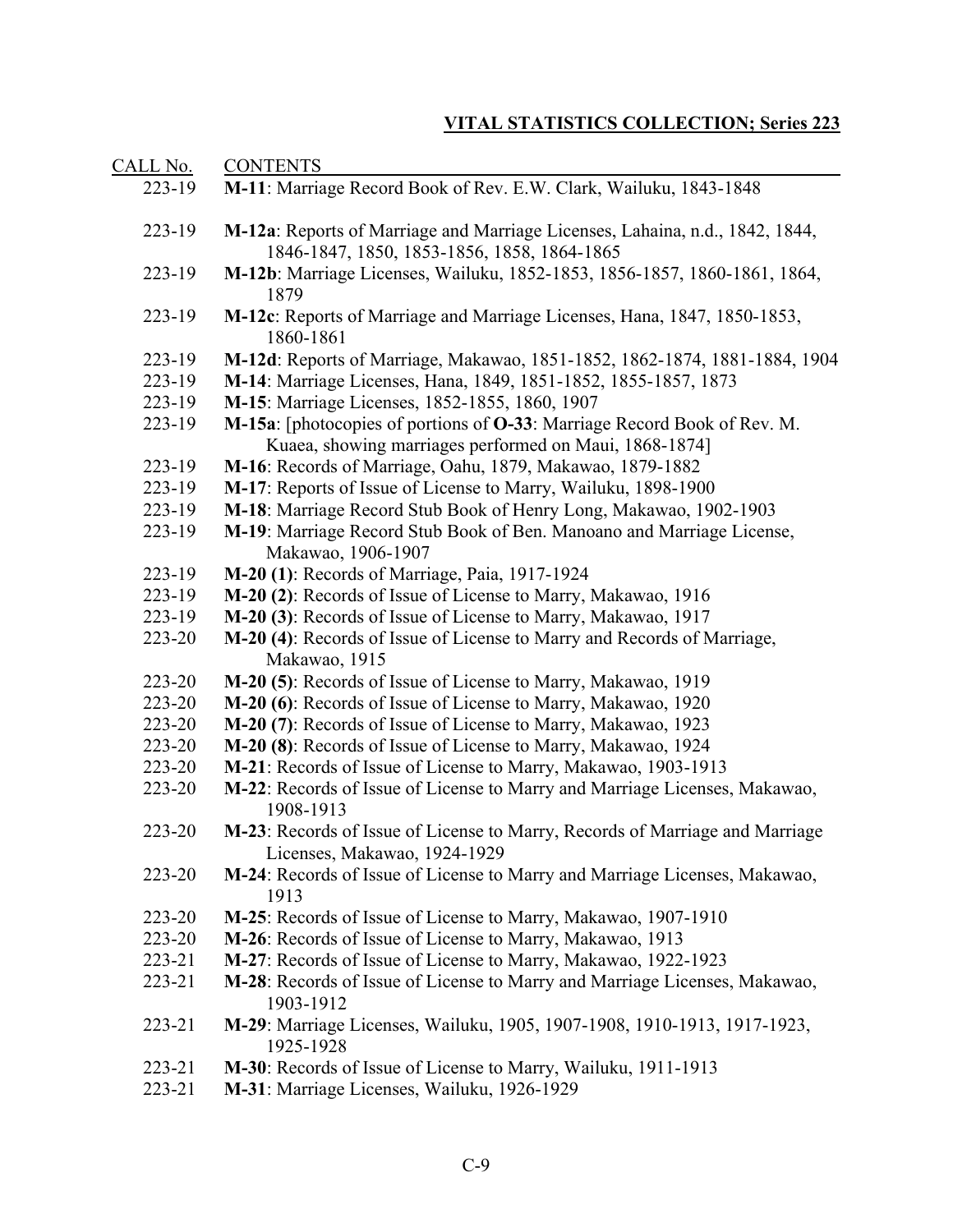| CALL No.   | <b>CONTENTS</b>                                                                                     |
|------------|-----------------------------------------------------------------------------------------------------|
| 223-21     | M-32: Records of Issue of License to Marry, Wailuku, 1907-1913                                      |
| 223-21     | M-33: Records of Issue of License to Marry and Marriage Licenses, Wailuku,                          |
|            | 1904, 1911-1913                                                                                     |
| 223-21     | M-34: Records of Issue of License to Marry, Wailuku, 1913-1914                                      |
| 223-21     | M-35: Records of Issue of License to Marry, Lahaina, 1913-1915                                      |
| 223-21     | M-36: Records of Issue of License to Marry, Lahaina, 1903-1907                                      |
| 223-21     | M-37: Records of Issue of License to Marry, Lahaina, 1910-1913                                      |
| $223 - 21$ | M-38: Marriage Licenses, Lahaina, 1923-1926                                                         |
| $223 - 21$ | M-39: Records of Issue of License to Marry, Lahaina, 1905-1907                                      |
| 223-21     | M-40: Records of Issue of License to Marry and Marriage Licenses, Lahaina,<br>1927-1929             |
| 223-21     | M-41: Marriage Licenses and records of Marriage, Lahaina, 1915-1927                                 |
| 223-22     | M-42: Records of Issue of License to Marry and Marriage Licenses, Lahaina,<br>1907-1913             |
| 223-22     | M-43: Records of Issue of License to Marry, Hana, 1925-1929                                         |
| 223-22     | M-44: Records of Issue of License to Marry, Hana, 1917-1918                                         |
| 223-22     | M-45: Records of Issue of License to Marry, Hana, 1889-1900                                         |
| 223-22     | M-45 (2): Records of Issue of License to Marry, Hana, 1897-1900                                     |
| 223-22     | M-46: Records of Issue of License to Marry, Hana, 1908-1912                                         |
| 223-22     | M-47: Records of Issue of License to Marry, Hana, 1909-1913                                         |
| 223-22     | M-48: Records of Issue of License to Marry, Hana, 1901-1903, 1905-1912                              |
| 223-22     | M-49: Records of Issue of License to Marry, Hana, 1913-19142                                        |
| 223-22     | M-50: Records of Issue of License to Marry and Parents' Consent, Hana, 1918-<br>1925                |
| 223-22     | M-51: Records of Issue of License to Marry, Hana, 1913-1917                                         |
| 223-22     | M-52: Records of Issue of License to Marry, Hana, 1908-1913                                         |
| 223-23     | M-53: Records of Marriage, Lahaina, 1923-1929, Hana, 1925-1929                                      |
| 223-23     | M-54: Records of Marriage, Wailuku, 1924-1929, Lahaina, 1927-1929                                   |
| 223-23     | M-55: Records of Marriage, Kahului, 1924-1929                                                       |
| 223-23     | M-56: Records of Marriage, Makawao, 1923, 1924-1929                                                 |
| 223-23     | M-57: Records of Marriage, Lahaina, 1924-1929                                                       |
| 223-23     | M-58: Marriage Certificates, Wailuku, 1901, 1903                                                    |
| 223-23     | M-58: Records of Marriage, Wailuku, 1926-1928                                                       |
| 223-23     | M-59: Marriage Record Book of Rev. Sereno Bishop, Lahaina and Hana, 1854-<br>1864                   |
| 223-24     | Mo-1: Nominations and Appointments of Marriage Agents, 1860, 1863, 1868,<br>1871, 1873-1874, 1877   |
| 223-24     | Mo-2: List of Agents to Perform Marriages, 1868-1869, 1873, 1876-1877                               |
| 223-24     | Mo-3: Reports of Marriages (Stats), 1851-1854, 1856-1858, 1861                                      |
| 223-24     | Mo-4: Reports of Births, Marriages and Deaths, 1856                                                 |
| 223-24     | Mo-5: Marriage Record Book of S. G. Dwight, 1838-1845 (Available only on<br>microfilm; not indexed) |
| 223-24     | Mo-6: Marriage Record Book of S. G. Dwight, 1850-1854, 1856-1878                                    |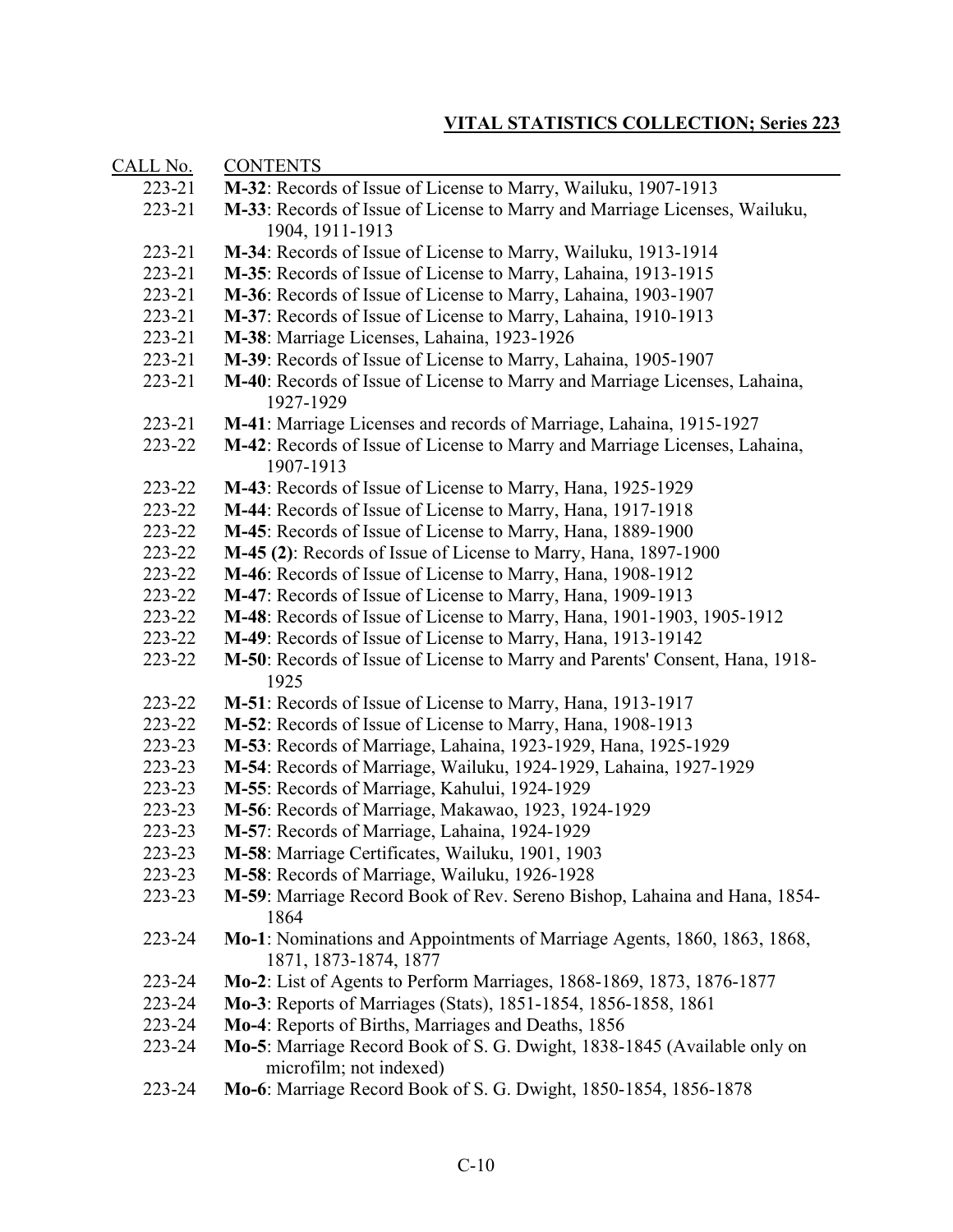| <u>CALL No.</u> | <b>CONTENTS</b>                                                                                                                                                          |
|-----------------|--------------------------------------------------------------------------------------------------------------------------------------------------------------------------|
| 223-24          | Mo-7: Reports of Marriage, Molokai, 1851                                                                                                                                 |
| 223-24          | Mo-8: Marriage Licenses, Molokai, 1861                                                                                                                                   |
| 223-24          | Mo-9: Reports of Marriage, Molokai, 1882-1892                                                                                                                            |
| 223-24          | Mo-10: Records of Issue of License to Marry, Molokai, 1896-1904, 1906-1907                                                                                               |
| 223-24          | Mo-11: Records of Issue of License to Marry, Kaunakakai, 1926-1929                                                                                                       |
| 223-24          | Mo-12: Records of Issue of License to Marry, Molokai, 1926-1927, 1929                                                                                                    |
| 223-24          | Mo-13: Records of Issue of License to Marry and Marriage Licenses, Molokai,<br>1913                                                                                      |
| 223-24          | Mo-14: Records of Issue of License to Marry, Molokai, 1928                                                                                                               |
| 223-24          | Mo-15: Marriage Licenses, Molokai, 1910                                                                                                                                  |
| 223-24          | Mo-16: Marriage Licenses, Kalawao, 1914-1915, 1917-1919                                                                                                                  |
| 223-24          | Mo-17: Records of Issue of License to Marry, Kalaupapa, 1902-1912                                                                                                        |
| 223-24          | Mo-18: Records of Issue of License to Marry and Marriage Licenses, Kalaupapa,<br>1925-1929                                                                               |
| 223-24          | Mo-19: Records of Issue of License to Marry, Records of Marriage and Marriage<br>Licenses, Molokai, 1904-1908, 1911, 1913                                                |
| 223-24          | Mo-20: Records of Marriage and Marriage Licenses, Molokai, 1916-1922                                                                                                     |
| 223-24          | Mo-21: Records of Issue of License to Marry, Molokai, 1905-1912                                                                                                          |
| 223-24          | Mo-22: Records of Issue of License to Marry, Molokai, 1925-1926, 1928-1929                                                                                               |
| 223-24          | Mo-23: Records of Marriage and Marriage Licenses, Molokai, 1909-1913                                                                                                     |
| 223-24          | Mo-24: Records of Marriage, Molokai, 1925-1929                                                                                                                           |
| 223-24          | Mo-25: Records of Marriage, Molokai, 1922-1926                                                                                                                           |
| 223-24          | Mo-26: Records of Marriage, Molokai, 1926-1929                                                                                                                           |
| 223-24          | N-1/2: Nominations of Agents to Grant Marriage Licenses, 1870-1871, 1875                                                                                                 |
| 223-24          | N-3: Reports of Births, Niihau, 1855-1856                                                                                                                                |
| 223-24          | N-4: Reports of Deaths, Niihau, 1855-1856                                                                                                                                |
| 223-24          | N-5: Reports of Births, Marriages and Deaths, Niihau, 1853, 1858                                                                                                         |
| 223-24          | N-6: Reports of Marriages, 1847, 1849, 1852-1853, 1855-1856, 1862-1865                                                                                                   |
| 223-25          | <b>O-1</b> : List of Agents to Grant Marriage Licenses and Licenses to Perform<br>Marriages, n.d., 1854, 1864-1865, 1867-1868, 1870-1871, 1873-1874, 1876-<br>1877, 1890 |
| 223-25          | <b>O-2</b> : Nominations and Appointments of Marriage Agents and Applications to<br>Perform Marriages, 1852-1854, 1861, 1865, 1867-1873, 1975, 1877                      |
| 223-25          | <b>O-3</b> : Requests for Licenses to Perform Marriages, n.d., [1854], 1877                                                                                              |
| 223-25          | O-4: Reports of Marriage (Stats), 1846-1848, 1859, 1862, 1864                                                                                                            |
| 223-25          | <b>O-5</b> : Reports of Marriage (Stats), 1849                                                                                                                           |
| 223-25          | O-6/7: Report of Births and Deaths, 1852, 1855                                                                                                                           |
| 223-25          | <b>O-8/9</b> : Report of Births and Deaths, n.d., 1855-1858, 1860                                                                                                        |
| 223-25          | <b>O-10</b> : Report of Births, Marriages and Deaths (Stats), n.d.                                                                                                       |
| 223-25          | <b>O-11</b> : Report of Births, Marriages and Deaths (Stats), 1852-1854, 1856, 1886                                                                                      |
| 223-25          | <b>O-12</b> : Report of Births, Marriages and Deaths (Stats), 1856                                                                                                       |
|                 |                                                                                                                                                                          |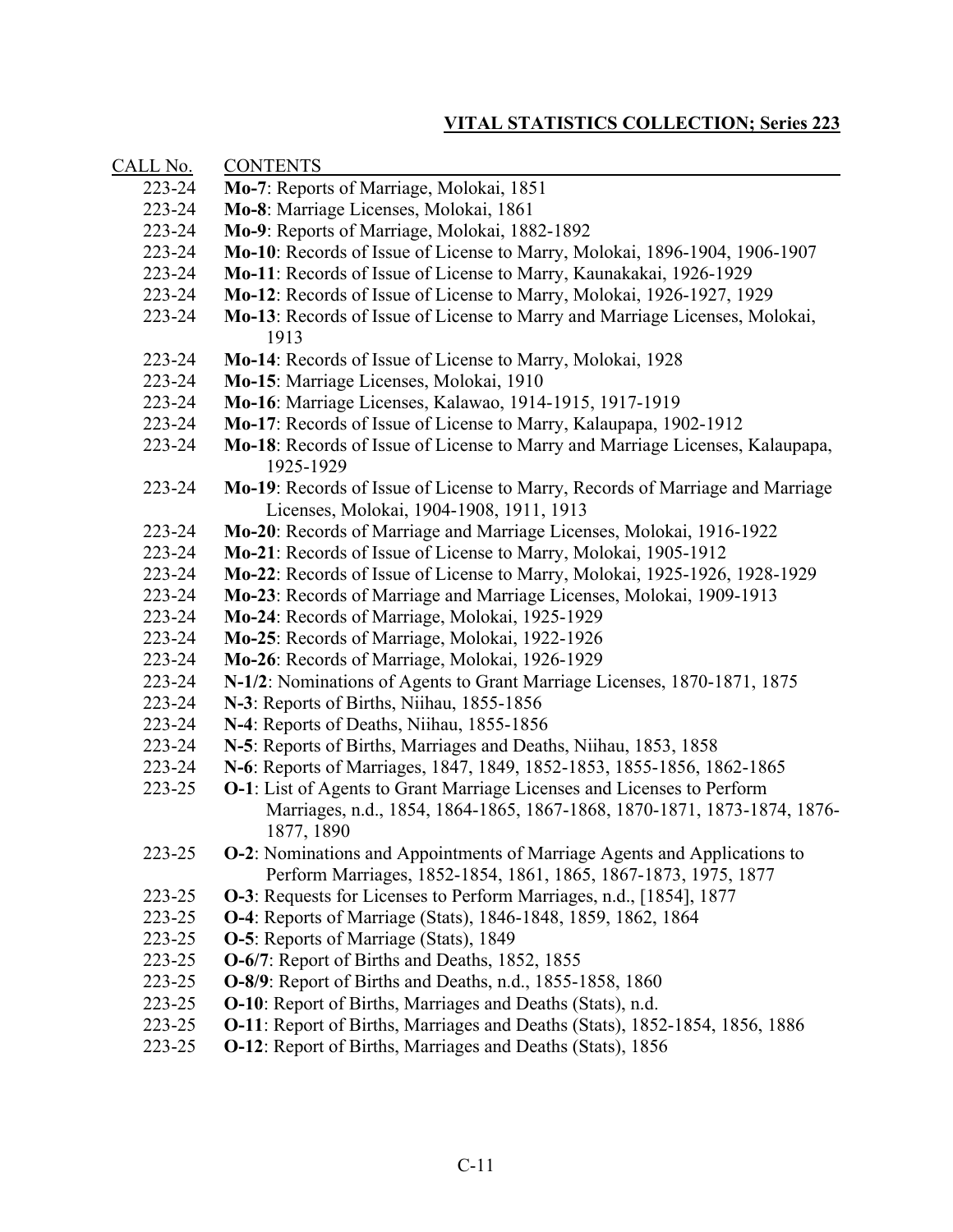| CALL No. | <b>CONTENTS</b>                                                                               |
|----------|-----------------------------------------------------------------------------------------------|
| 223-25   | O-13a: Record Book of Waikane Church, Membership, 1862-1865, Baptisms,                        |
|          | 1865-1870, Births, 1869-1873, Deaths, 1865-1876, Marriages, 1863, 1866-                       |
|          | 1873                                                                                          |
| 223-25   | O-14: Requests for Marriage Licenses and Approval for Remarriage, 1852-1863,                  |
|          | [1860]                                                                                        |
| 223-25   | O-15: Baptisms, Kawailoa, n.d.                                                                |
| 223-25   | O-16: Reports of Marriage, 1837, 1841, 1845, 1847, 1850                                       |
| 223-25   | O-17: Reports of Marriage, 1844-1848                                                          |
| 223-25   | <b>O-18:</b> Reports of Marriage, 1851                                                        |
| 223-25   | O-18a: Record of Marriages, Honolulu, 1852-1853, Ewa, 1852, Koolaupoko,                       |
|          | 1852                                                                                          |
| 223-25   | O-19a: Marriage Licenses, Honolulu, 1852-1853                                                 |
| 223-25   | O-19b: Reports of Marriage, Waianae, 1852-1853                                                |
| 223-25   | O-20: Reports of Marriage and Marriage Licenses, Honolulu, Ewa-Waianae,<br>Koolauloa, 1854    |
| 223-25   | O-21: Reports of Births, Marriages and Deaths, Honolulu, 1855-1858, Koolauloa,                |
|          | 1859-1861                                                                                     |
| 223-25   | O-21a: Marriage Licenses, Honolulu, 1855-1857, 1859-1860                                      |
| 223-25   | O-22: Report of Marriages, Koolauloa 1861, Honolulu, 1861, Ewa-Waianae,                       |
|          | 1861                                                                                          |
| 223-25   | O-22a: Marriage Licenses, 1862-1865                                                           |
| 223-25   | O-22b: Marriage Licenses, Honolulu, 1861-1867                                                 |
| 223-25   | O-23: Marriage Licenses, Honolulu, 1871-1873, 1879                                            |
| 223-25   | O-24: Marriage Licenses, Honolulu, Koolaupoko, 1881-1887, 1890-1891, 1893-<br>1895            |
| 223-25   | <b>O-26</b> : Record Book of Marriage of John S. Emerson, Waialua, 1832-1864                  |
| 223-25   | O-26a: Report of Marriages, Waialua, 1865-1866                                                |
| 223-25   | <b>O-27</b> : Record of Book of Marriages of Rev. Lowell Smith, Honolulu, 1837-1851           |
| 223-26   | <b>O-28</b> : Record of Book of Marriages of Rev. Lowell Smith, Honolulu, 1852-1886,          |
|          | 1889, 1891                                                                                    |
| 223-26   | O-29: Record of Marriages, 1840-1842                                                          |
| 223-26   | <b>O-30</b> : Record Book of Bethel Union Church, Baptisms 1843-1875, Marriages,<br>1842-1876 |
| 223-26   | <b>O-31</b> : Record Book of Bethel Union Church, Baptisms 1873-1887, Marriages,<br>1877-1897 |
| 223-26   | O-32: Record of Marriage by Rev. E.W. Clark, Honolulu, 1848-1864                              |
| 223-26   | O-33: Record Book of Rev. M. Kuaea, 1855-1882                                                 |
| 223-26   | O-36: Record Book of Marriages of Rev. Eli Corwin, Honolulu, 1858-1868                        |
| 223-26   | <b>O-37</b> : Record Book of Marriages of Rev. E. C. Bissell, Honolulu, 1870                  |
| 223-26   | O-38: Record Book of Marriages of Rev. W. Frear, Honolulu, 1871-1874, 1876-                   |
|          | 1881                                                                                          |
| 223-26   | O-39: Record Book of Marriages of Rev. J. A. Cruzan, Honolulu, 1882-1884                      |
| 223-26   | <b>O-40</b> : Record Book of Marriages of Rev. S. P. Aheong, Honolulu, 1870                   |
|          |                                                                                               |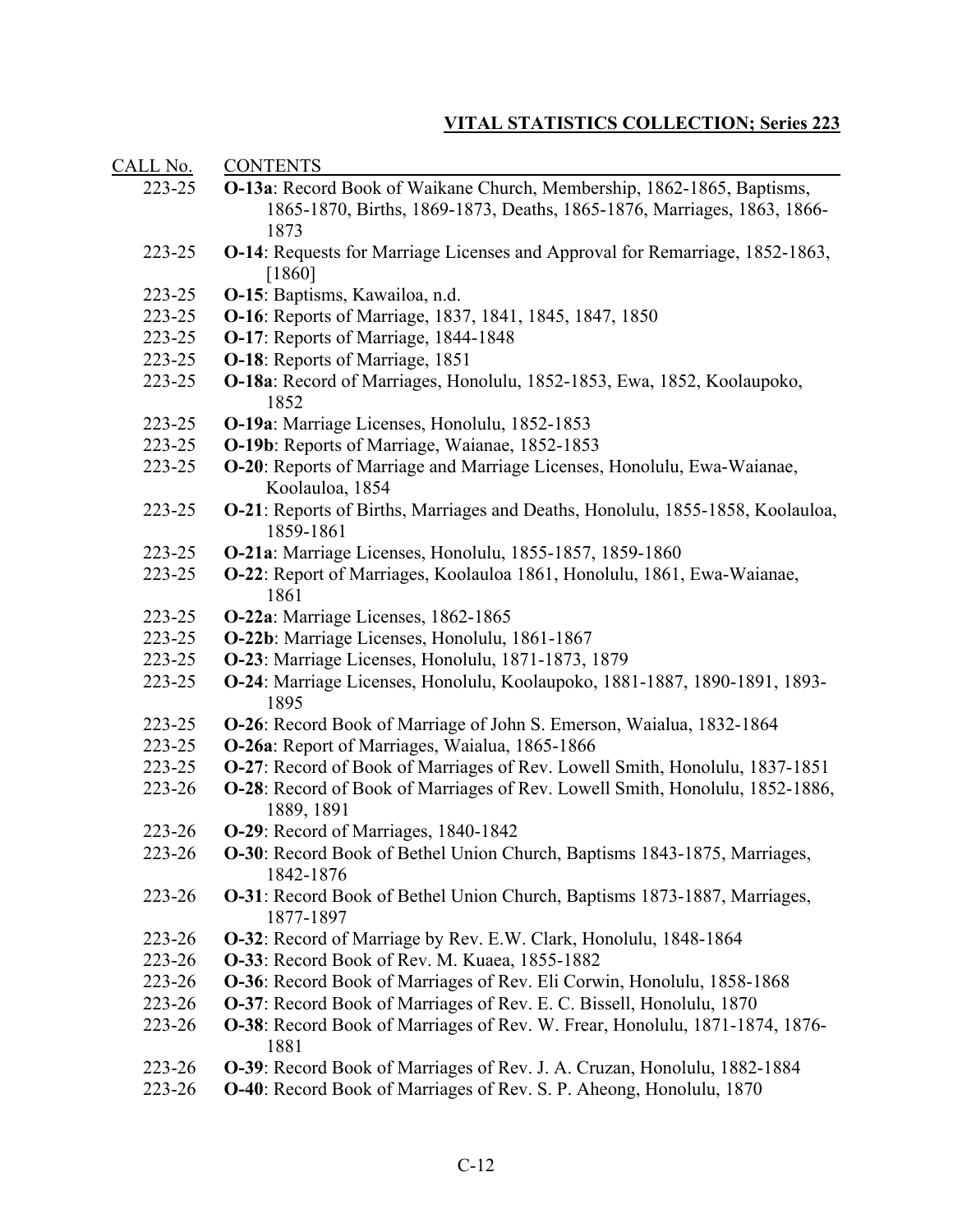| CALL No. | <b>CONTENTS</b>                                                                                                |
|----------|----------------------------------------------------------------------------------------------------------------|
| 223-26   | <b>O-42</b> : Record Book of Marriages of H. Waterhouse, Honolulu, 1883                                        |
| 223-26   | O-43: Marriage License Stub Book of James H. Boyd, 1891-1893                                                   |
| 223-26   | <b>O-44:</b> Records of Issue of License to Marry, Honolulu, 1893-1895                                         |
| 223-26   | <b>O-45</b> : Marriage License Stub Book of James H. Boyd, Honolulu, 1894-1895                                 |
| 223-26   | <b>O-46</b> : Marriage License Stub Book of James H. Boyd, Honolulu, 1895-1896                                 |
| 223-27   | <b>O-47</b> : Marriage License Stub Book of James H. Boyd, Honolulu, 1895-1896                                 |
| 223-27   | <b>O-48</b> : Marriage License Stub Book of James H. Boyd, Honolulu, 1899-1900                                 |
| 223-27   | <b>O-49</b> : Records of Issue of License to Marry, Kona, Oahu, 1900                                           |
| 223-27   | O-50: Marriage License Stub Book of James H. Boyd, Kona, Oahu, 1900                                            |
| 223-27   | O-51: Records of Issue of License to Marry, Kona, Oahu, 1900-1901                                              |
| 223-27   | <b>O-52</b> : Records of Issue of License to Marry, Kona, Oahu, 1901                                           |
| 223-27   | <b>O-53</b> : Records of Issue of License to Marry, Honolulu, 1901-1904                                        |
| 223-27   | <b>O-54</b> : Records of Marriage, Koolauloa, 1903-1904                                                        |
| 223-27   | <b>O-55</b> : Records of Marriage, Honolulu, 1904                                                              |
| 223-27   | <b>O-56</b> : Record Book of Marriages, Honolulu, 1907-1908 [includes index]                                   |
| 223-27   | <b>O-57</b> : Records of Marriage, Honolulu, [1905-1907]                                                       |
| 223-27   | O-58: Marriage Certificates, Honolulu, 1926-1927                                                               |
| 223-27   | <b>O-59</b> : Records of Issue of License to Marry and Records of Marriage, Honolulu,<br>1903, 1907, 1910-1913 |
| 223-28   | <b>O-60</b> : Records of Issue of License to Marry and Records of Marriage, Honolulu,                          |
|          | 1903-1906, 1912                                                                                                |
| 223-28   | <b>O-61</b> : Records of Issue of License to Marry, Honolulu, 1901-1913                                        |
| 223-28   | <b>O-62</b> : Records of Issue of License to Marry, Honolulu, 1896-1900                                        |
| 223-28   | O-63 (1): Records of Issue of License to Marry, Honolulu, 1910-1913                                            |
| 223-28   | O-63 (2): Records of Issue of License to Marry, Honolulu, 1908, 1911-1913                                      |
| 223-28   | <b>O-63 (3):</b> Records of Issue of License to Marry, Honolulu, 1910, 1913                                    |
| 223-28   | O-63 (4): Records of Marriage and Marriage Licenses, Honolulu, 1902-1904,                                      |
|          | 1906-1909                                                                                                      |
| 223-28   | O-63 (5): Marriage Licenses, Honolulu, 1887, 1899, 1903-1904, 1908-1910                                        |
| 223-28   | O-63 (5): Records of Issue of License to Marry, Honolulu, 1911-1913                                            |
| 223-28   | <b>O-63 (6):</b> Records of Issue of License to Marry, Honolulu, 1911-1913                                     |
| 223-28   | <b>O-63 (7):</b> Records of Marriage and Marriage Licenses, Honolulu, 1927-1929                                |
| 223-28   | O-63 (8): Records of Marriage, Honolulu, 1911-1913                                                             |
| 223-28   | O-63 (9): Records of Marriage and Marriage Licenses, Honolulu, 1922-1924,<br>1926, 1929                        |
| 223-28   | <b>O-63 (10):</b> Records of Issue of License to Marry and Marriage Licenses,                                  |
|          | Honolulu, 1913, 1926                                                                                           |
| 223-28   | O-63 (11): Records of Marriage and Marriage Licenses, 1911-1913                                                |
| 223-28   | O-64 (1): Records of Issue of License to Marry, Koolauloa, 1903-1910                                           |
| 223-28   | O-64 (2): Marriage Licenses, Waianae, 1892-1894                                                                |
| 223-28   | O-64a: Marriage Licenses, Wahiawa, 1928-1929                                                                   |
| 223-28   | O-64b: Records of Issue of License to Marry, Koolauloa, 1911-1912                                              |
| 223-28   | O-64c: Records of Issue of License to Marry, Koolauloa, 1912-1913                                              |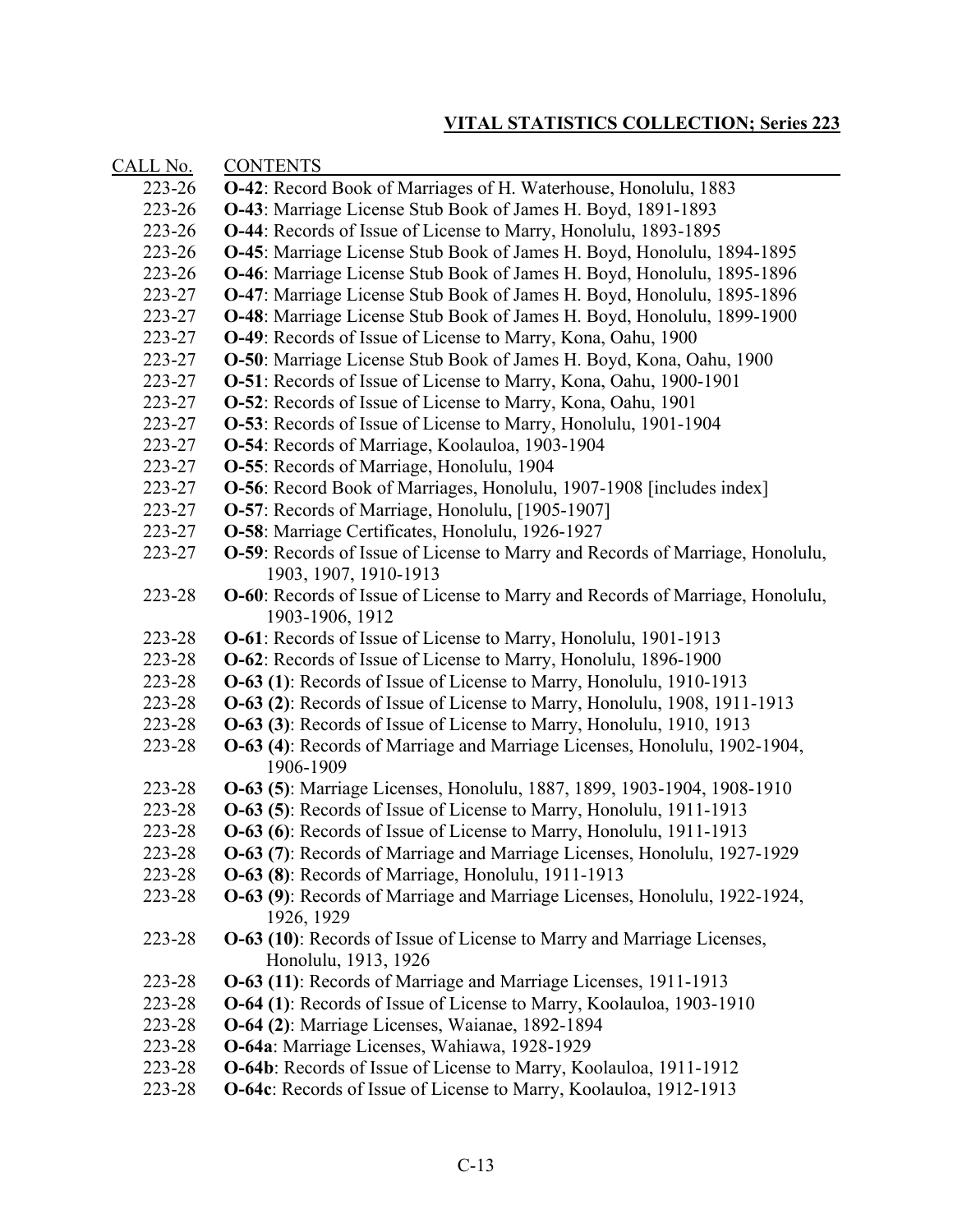| <b>CONTENTS</b>                                                                             |
|---------------------------------------------------------------------------------------------|
| O-64d: Records of Issue of License to Marry, Records of Marriage and Marriage               |
| Licenses, Koolaupoko, 1923-1924, 1926-1929                                                  |
| O-64e: Records of Issue of License to Marry and Marriage Licenses, Waianae,                 |
| 1928-1929                                                                                   |
| O-64f: Records of Issue of License to Marry and Records of Marriage, Waianae,               |
| 1922-1927                                                                                   |
| O-64h: Marriage Licenses, Waialua, 1917                                                     |
| O-64i: Records of Issue of License to Marry and Marriage Licenses, Ewa, 1913-               |
| 1915                                                                                        |
| <b>O-65</b> : Records of Issue of License to Marry and Marriage Licenses, Honolulu,         |
| 1905-1909                                                                                   |
| O-66: Records of Issue of License to Marry, Honolulu, 1910-1913                             |
| O-67: Records of Marriage and Marriage Licenses, Ewa, 1916-1918, 1921-1923                  |
| O-68: Records of Marriage and Marriage Licenses, Koolaupoko, 1914, 1916,<br>1919-1920, 1922 |
| O-69: Records of Issue of License to Marry, Records of Marriage and Marriage                |
| Licenses, Koolauloa, 1923-1924                                                              |
| O-70: Records of Issue of License to Marry and Marriage Licenses, Waianae,                  |
| 1896-1901, 1906-1913                                                                        |
| O-71: Records of Issue of License to Marry and Marriage Licenses, Wahiawa,                  |
| 1925-1929                                                                                   |
| O-72: Records of Issue of License to Marry, Honolulu, 1911-1913                             |
| O-73: Records of Issue of License to Marry, Records of Marriage and Marriage                |
| Licenses, Honolulu, 1905-1913                                                               |
| O-74: Records of Issue of License to Marry, Honolulu, 1903-1913                             |
| O-75: Records of Issue of License to Marry, Honolulu, 1902-1911                             |
| O-76: Records of Issue of License to Marry and Marriage Licenses, Honolulu,                 |
| 1925-1929                                                                                   |
| <b>O-77:</b> Records of Issue of License to Marry, Records of Marriage and Marriage         |
| Licenses, Honolulu, 1905, 1911, 1922-1929                                                   |
| O-78: Records of Issue of License to Marry, Honolulu, 1909-1913                             |
| <b>O-79</b> : Records of Issue of License to Marry, Records of Marriage and Marriage        |
| Licenses, Honolulu, 1901-1913                                                               |
| O-80: Records of Issue of License to Marry, Koolauloa, 1903-1918, 1921-1923,                |
| 1926-1928                                                                                   |
| <b>O-81</b> : Records of Issue of License to Marry, Records of Marriage and Marriage        |
| Licenses, Ewa, 1923-1927                                                                    |
| O-82 (1): Records of Issue of License to Marry and Marriage Licenses, Ewa,                  |
| 1924-1927                                                                                   |
| <b>O-82 (2):</b> Records of Issue of License to Marry, Records of Marriage and              |
| Marriage Licenses, Ewa, 1927-1929                                                           |
| O-83: Records of Issue of License to Marry, Honolulu, 1904-1910                             |
|                                                                                             |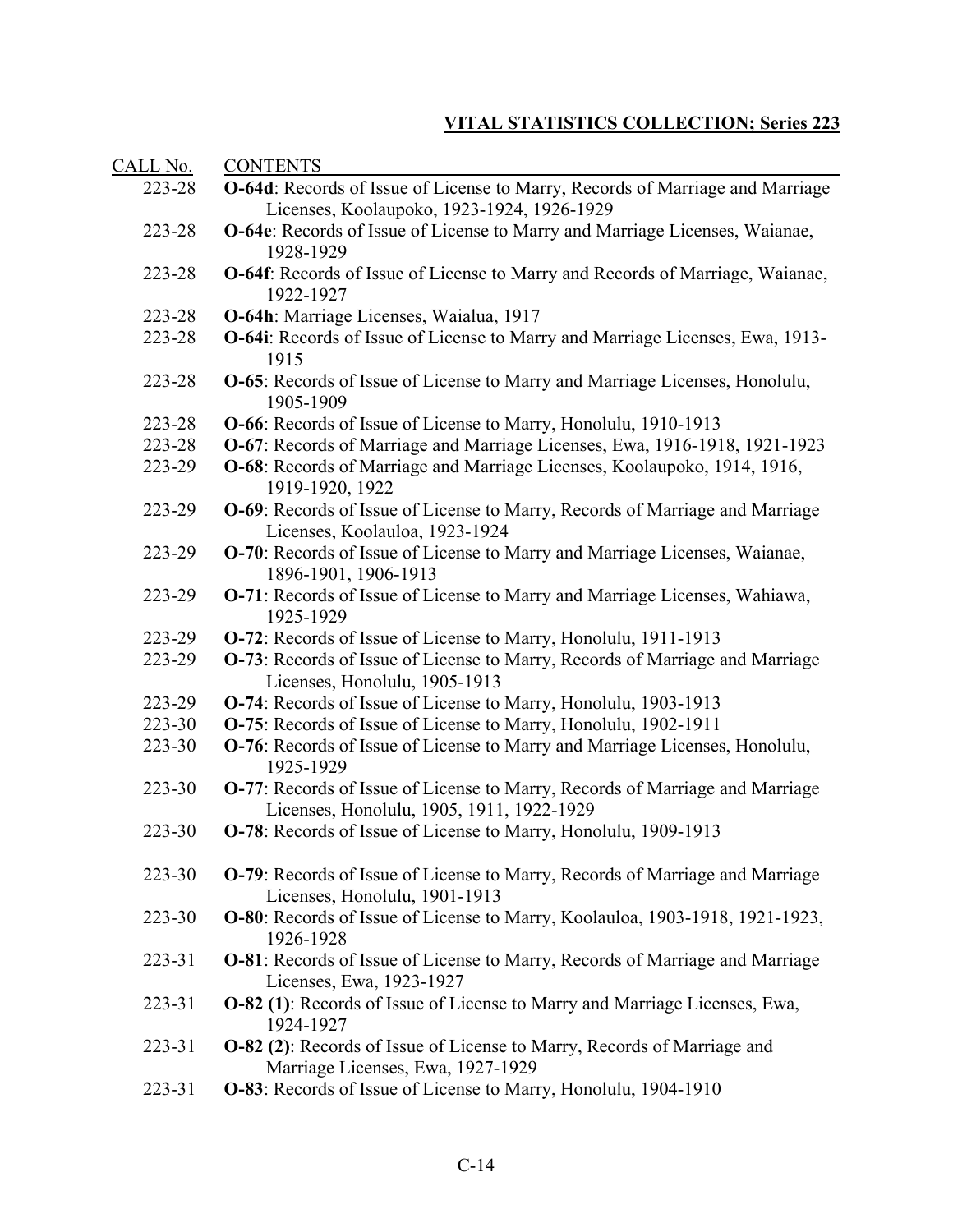| CALL No.  | <b>CONTENTS</b>                                                                                                  |
|-----------|------------------------------------------------------------------------------------------------------------------|
| 223-31    | O-83 (1): Records of Issue of License to Marry, Honolulu, 1911-1912                                              |
| 223-31    | O-83 (2): Records of Issue of License to Marry, Honolulu, 1912-1913                                              |
| 223-32    | O-84: Records of Issue of License to Marry and Marriage Licenses, Honolulu,<br>1922-1929                         |
| 223-32/33 | O-85: Records of Issue of License to Marry, Waialua, 1918-1929                                                   |
| 223-33    | <b>O-86</b> : Records of Issue of License to Marry and Marriage Licenses, Honolulu,<br>1909-1914                 |
| 223-33/34 | O-86 (2): Records of Issue of License to Marry, Honolulu, 1913-1914                                              |
| 223-34    | <b>O-87</b> : Records of Issue of License to Marry and Marriage Licenses, Honolulu,<br>1923-1929                 |
| 223-34    | <b>O-88</b> : Records of Issue of License to Marry and Marriage Licenses, Honolulu,<br>1925-1929                 |
| 223-34    | <b>O-89</b> : Records of Issue of License to Marry and Marriage Licenses, Koolauloa,<br>1924-1928                |
| 223-35    | O-90: Records of Issue of License to Marry, Records of Marriage and Marriage<br>Licenses, Honolulu, 1923-1928    |
| 223-35    | O-91: Marriage Licenses, Honolulu, 1907-1910                                                                     |
| 223-35    | <b>O-91 (1):</b> Records of Marriage and Marriage Licenses, Honolulu, 1911-1912                                  |
| 223-35    | O-91 (2): Records of Marriage and Marriage Licenses, Honolulu, 1913                                              |
| 223-35    | <b>O-91 (3):</b> Records of Marriage and Marriage Licenses, Honolulu, 1913                                       |
| 223-35    | O-91 (4): Records of Marriage, Honolulu, 1914-1916                                                               |
| 223-35    | <b>O-92 (1):</b> Records of Issue of License to Marry and Marriage Licenses, Honolulu,<br>1927-1928              |
| 223-35/36 | O-92 (2): Records of Issue of License to Marry and Marriage Licenses, Honolulu,<br>1928-1929                     |
| 223-36    | <b>O-92 (3):</b> Records of Issue of License to Marry and Marriage Licenses, Honolulu,<br>1929                   |
| 223-36    | O-92 (4): Marriage Licenses, Honolulu, 1928-1929                                                                 |
| 223-36    | <b>O-93 (1):</b> Records of Issue of License to Marry, Marriage Records and Marriage<br>Licenses, Honolulu, 1927 |
| 223-36    | <b>O-93 (2):</b> Records of Issue of License to Marry, Marriage Records and Marriage<br>Licenses, Honolulu, 1928 |
| 223-36    | <b>O-93 (3):</b> Records of Issue of License to Marry, Marriage Records and Marriage<br>Licenses, Honolulu, 1928 |
| 223-37    | <b>O-93 (4):</b> Records of Issue of License to Marry, Marriage Records and Marriage<br>Licenses, Honolulu, 1929 |
| 223-37    | O-94 (1): Records of Issue of License to Marry and Marriage Licenses, Honolulu,<br>1914                          |
| 223-37    | <b>O-94 (2):</b> Records of Issue of License to Marry and Marriage Licenses, Honolulu,<br>1914                   |
| 223-38    | <b>O-94 (3):</b> Records of Issue of License to Marry and Marriage Licenses, Honolulu,<br>1914                   |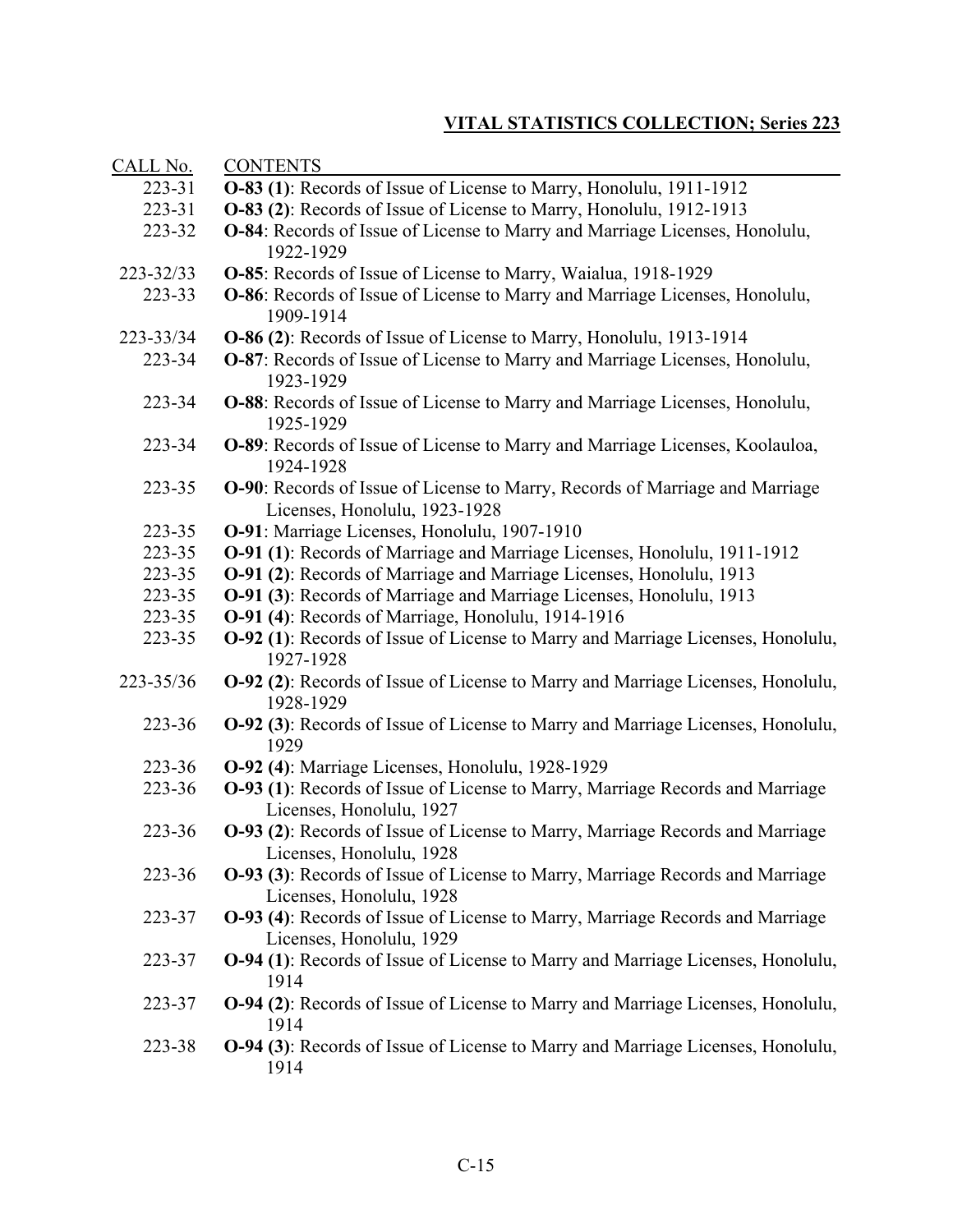| CALL No.  | <b>CONTENTS</b>                                                                                     |
|-----------|-----------------------------------------------------------------------------------------------------|
| 223-38    | <b>O-94 (4):</b> Records of Issue of License to Marry and Marriage Licenses, Honolulu,              |
|           | 1914                                                                                                |
| 223-38    | O-94 (5): Marriage Licenses, Honolulu, 1914                                                         |
| 223-38    | <b>O-95 (1):</b> Records of Issue of License to Marry and Marriage Licenses, Honolulu,              |
|           | 1922-1924                                                                                           |
| 223-38    | <b>O-95 (2):</b> Records of Issue of License to Marry and Marriage Licenses, Honolulu,              |
|           | 1924                                                                                                |
| 223-38    | <b>O-95 (3):</b> Records of Issue of License to Marry, Honolulu, 1924-1925                          |
| 223-39    | O-95 (4): Records of Issue of License to Marry, Honolulu, 1925                                      |
| 223-39    | <b>O-95 (5):</b> Records of Issue of License to Marry and Marriage Licenses, Honolulu,<br>1925      |
| 223-39    | <b>O-95 (6):</b> Records of Issue of License to Marry, Records of Marriage and                      |
|           | Marriage Licenses, Honolulu, 1926                                                                   |
| 223-39    | O-95 (7): Records of Issue of License to Marry and Marriage Licenses, Honolulu,<br>1927             |
| 223-39    | <b>O-95 (8):</b> Records of Issue of License to Marry and Marriage Licenses, Honolulu,<br>1926-1928 |
| 223-39    | O-96: Records of Issue of License to Marry, Honolulu, 1902-1910                                     |
| 223-40    | <b>O-96 (1):</b> Records of Issue of License to Marry and Marriage Licenses, Honolulu,              |
|           | 1911-1912                                                                                           |
| 223-40    | O-96 (2): Records of Issue of License to Marry, Records of Marriage and                             |
|           | Marriage Licenses, Honolulu, 1912-1913                                                              |
| 223-40    | O-96 (3): Records of Issue of License to Marry, Honolulu, 1913                                      |
| 223-40    | <b>O-97 (1):</b> Records of Issue of License to Marry and Marriage Licenses, Honolulu,<br>1914      |
| 223-40/41 | <b>O-97 (2):</b> Records of Issue of License to Marry and Marriage Licenses, Honolulu,<br>1915      |
| 223-41    | O-97 (3): Records of Issue of License to Marry and Marriage Licenses, Honolulu,                     |
|           | 1915                                                                                                |
| 223-41    | O-97 (4): Records of Issue of License to Marry and Marriage Licenses, Honolulu,                     |
|           | 1915                                                                                                |
| 223-41    | O-97 (6): Records of Marriage and Marriage Licenses, Honolulu, 1915                                 |
| 223-42    | <b>O-97 (7):</b> Records of Issue of License to Marry and Marriage Licenses, Honolulu,<br>1915-1916 |
| 223-42    | O-97 (8): Marriage Licenses, Honolulu, 1916                                                         |
| 223-42    | O-97 (8a): Records of Marriage and Marriage Licenses, Honolulu, 1916                                |
| 223-42    | O-97 (9): Records of Issue of License to Marry and Marriage Licenses, Honolulu,<br>1917             |
| 223-43    | <b>O-97 (10):</b> Records of Issue of License to Marry and Marriage Licenses,<br>Honolulu, 1917     |
| 223-43    | <b>O-97 (11):</b> Records of Issue of License to Marry and Marriage Licenses,<br>Honolulu, 1917     |
|           |                                                                                                     |

223-44 **O-97 (12)**: Records of Issue of License to Marry, Honolulu, 1917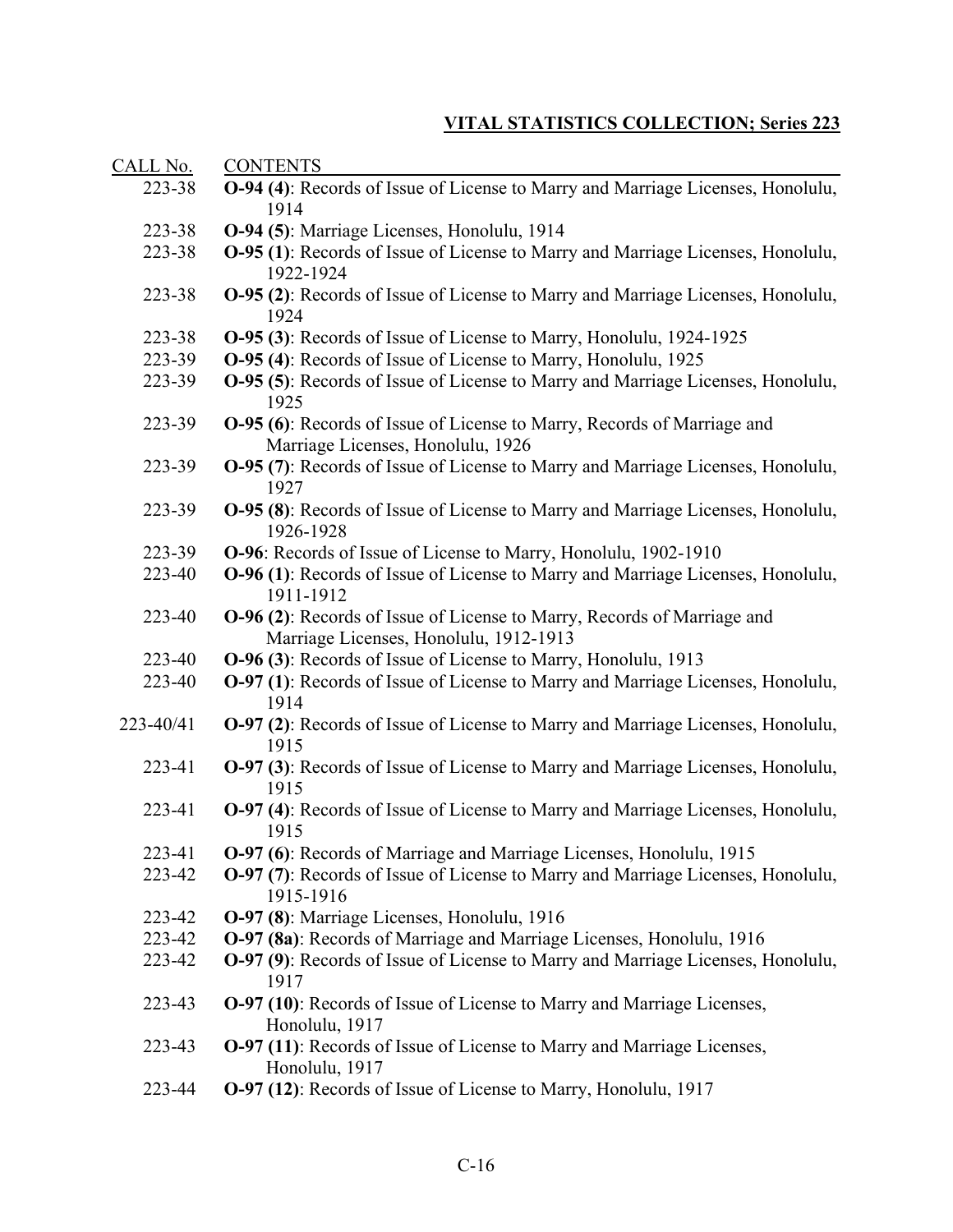| CALL No. | <b>CONTENTS</b>                                                                                                      |
|----------|----------------------------------------------------------------------------------------------------------------------|
| 223-44   | O-97 (13): Marriage Licenses, Honolulu, 1917                                                                         |
| 223-44   | O-97 (14): Records of Issue of License to Marry, Records of Marriage and                                             |
|          | Marriage Licenses, Honolulu, 1918                                                                                    |
|          | 223-53-44/45 O-97 (15): Records of Issue of License to Marry and Records of Marriage,                                |
|          | Honolulu, 1918                                                                                                       |
| 223-45   | O-97 (16): Records of Issue of License to Marry, Records of Marriage and                                             |
|          | Marriage Licenses, Honolulu, 1918                                                                                    |
| 223-45   | O-97 (17): Records of Issue of License to Marry and Marriage Licenses,                                               |
|          | Honolulu, 1918                                                                                                       |
| 223-46   | O-97 (18): Records of Marriage and Marriage Licenses, Honolulu, 1918                                                 |
| 223-46   | O-97 (19): Records of Marriage and Marriage Licenses, Honolulu, 1919                                                 |
| 223-46   | <b>O-97 (20):</b> Records of Issue of License to Marry, Records of Marriage and                                      |
|          | Marriage Licenses, Honolulu, 1920                                                                                    |
| 223-46   | <b>O-98 (1):</b> Records of Issue of License to Marry, Records of Marriage and                                       |
|          | Marriage Licenses, Honolulu, 1923-1924                                                                               |
| 223-46   | <b>O-98 (3):</b> Records of Issue of License to Marry, Records of Marriage and                                       |
|          | Marriage Licenses, Honolulu, 1924                                                                                    |
| 223-47   | <b>O-98 (4):</b> Records of Issue of License to Marry, Records of Marriage and                                       |
|          | Marriage Licenses, Honolulu, 1924                                                                                    |
| 223-47   | O-98 (5): Records of Issue of License to Marry, Records of Marriage and                                              |
|          | Marriage Licenses, Honolulu, 1924                                                                                    |
| 223-47   | <b>O-98 (6):</b> Records of Issue of License to Marry, Records of Marriage and                                       |
|          | Marriage Licenses, Honolulu, 1924                                                                                    |
| 223-47   | <b>O-98 (7):</b> Records of Issue of License to Marry, Records of Marriage and                                       |
|          | Marriage Licenses, Honolulu, 1924                                                                                    |
| 223-47   | O-98 (8): Records of Issue of License to Marry, Records of Marriage and                                              |
|          | Marriage Licenses, Honolulu, 1925                                                                                    |
| 223-47   | <b>O-98 (9):</b> Records of Issue of License to Marry and Marriage Licenses, Honolulu,                               |
|          | 1925                                                                                                                 |
| 223-48   | <b>O-98 (10):</b> Records of Issue of License to Marry, Records of Marriage and                                      |
| 223-48   | Marriage Licenses, Honolulu, 1925                                                                                    |
|          | <b>O-98 (11):</b> Records of Issue of License to Marry, Records of Marriage and                                      |
| 223-48   | Marriage Licenses, Honolulu, 1925<br><b>O-98 (12):</b> Records of Issue of License to Marry, Records of Marriage and |
|          | Marriage Licenses, Honolulu, 1926                                                                                    |
| 223-48   | <b>O-98 (13):</b> Records of Issue of License to Marry, Records of Marriage and                                      |
|          | Marriage Licenses, Honolulu, 1926                                                                                    |
| 223-48   | <b>O-98 (14):</b> Records of Issue of License to Marry, Records of Marriage and                                      |
|          | Marriage Licenses, Honolulu, 1926                                                                                    |
| 223-49   | O-98 (15): Records of Issue of License to Marry, Records of Marriage and                                             |
|          | Marriage Licenses, Honolulu, 1926                                                                                    |
| 223-49   | O-98 (16): Records of Issue of License to Marry, Records of Marriage and                                             |
|          | Marriage Licenses, Honolulu, 1926-1927                                                                               |
|          |                                                                                                                      |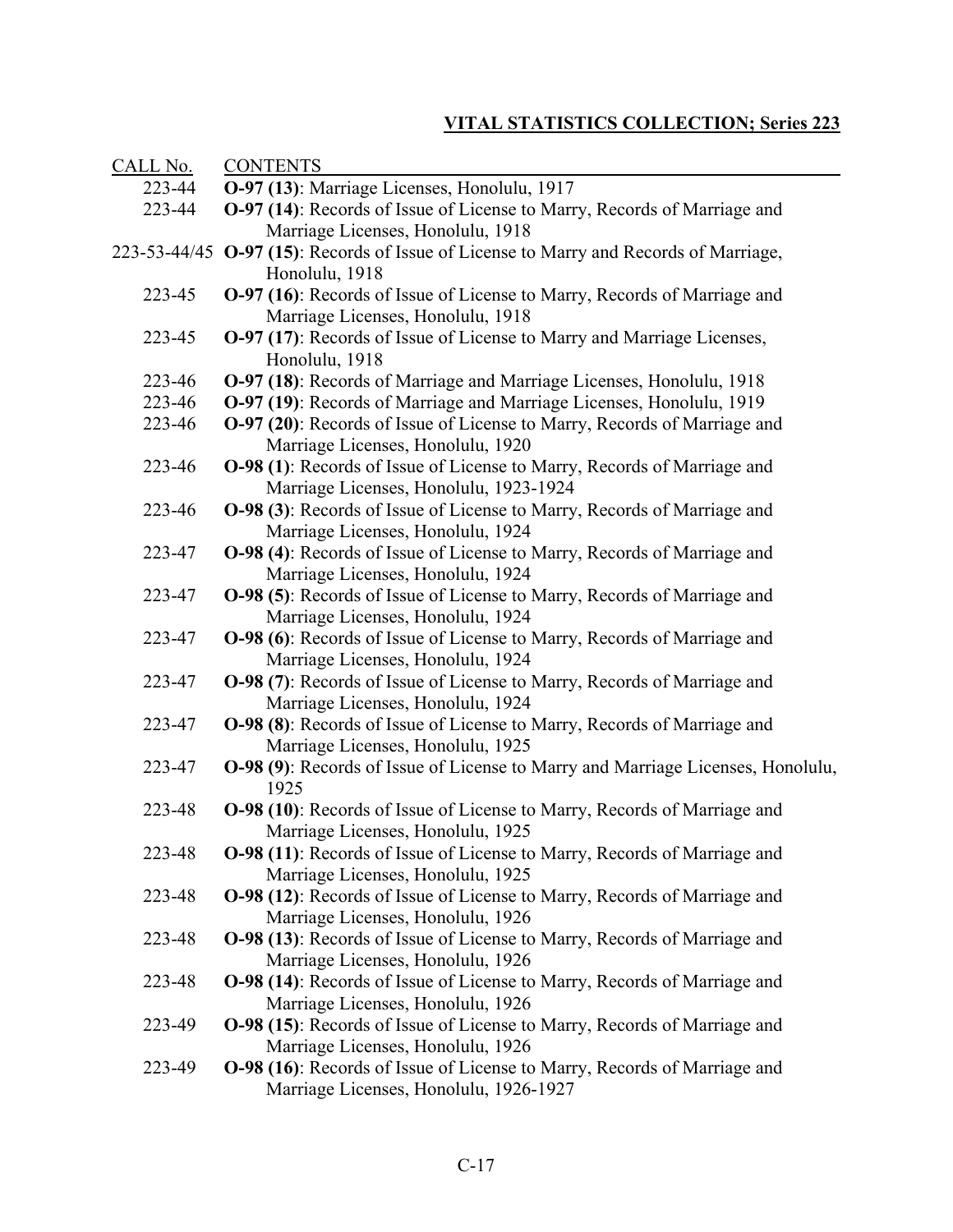| <u>CALL No.</u>  | <b>CONTENTS</b>                                                                                                                                                                           |
|------------------|-------------------------------------------------------------------------------------------------------------------------------------------------------------------------------------------|
| 223-49           | <b>O-98 (17):</b> Records of Issue of License to Marry, Records of Marriage and<br>Marriage Licenses, Honolulu, 1927                                                                      |
| 223-49           | <b>O-98 (18):</b> Records of Issue of License to Marry and Marriage Licenses,<br>Honolulu, 1927                                                                                           |
| 223-50           | <b>O-98 (19):</b> Records of Issue of License to Marry, Records of Marriage and<br>Marriage Licenses, Honolulu, 1927                                                                      |
| 223-50           | O-98 (20): Records of Issue of License to Marry, Records of Marriage and<br>Marriage Licenses, Honolulu, 1928                                                                             |
| 223-50           | <b>O-98 (21):</b> Records of Issue of License to Marry, Records of Marriage and<br>Marriage Licenses, Honolulu, 1928                                                                      |
| 223-51           | O-98 (22): Records of Issue of License to Marry, Records of Marriage and<br>Marriage Licenses, 1928-1929                                                                                  |
| 223-51           | O-98 (24): Records of Issue of License to Marry, Records of Marriage and<br>Marriage Licenses, 1929                                                                                       |
| 223-51           | O-98 (25): Records of Issue of License to Marry, Records of Marriage and<br>Marriage Licenses, 1929                                                                                       |
| 223-51           | O-99 (1): Records of Marriage and Marriage Licenses, 1920                                                                                                                                 |
| 223-51           | O-99 (2): Records of Issue of License to Marry, Records of Marriage and<br>Marriage Licenses, 1920-1921                                                                                   |
| 223-52           | <b>O-99 (3):</b> Records of Issue of License to Marry, Records of Marriage and<br>Marriage Licenses, 1921                                                                                 |
| 223-52           | O-99 (4): Records of Issue of License to Marry, Records of Marriage and<br>Marriage Licenses, 1921                                                                                        |
| 223-53           | O-99 (5): Records of Issue of License to Marry, Records of Marriage and<br>Marriage Licenses, Honolulu, 1921                                                                              |
| 223-53           | O-99 (6): Records of Issue of License to Marry, Records of Marriage and<br>Marriage Licenses, Honolulu, 1921                                                                              |
| 223-53           | O-99 (7): Records of Issue of License to Marry, Records of Marriage and<br>Marriage Licenses, Honolulu, 1921                                                                              |
| 223-53           | O-99 (8): Records of Issue of License to Marry, Records of Marriage and<br>Marriage Licenses, Honolulu, 1921                                                                              |
| 223-53<br>223-54 | O-99 (9): Records of Issue of License to Marry, Records of Marriage and<br>Marriage Licenses, Honolulu, 1921                                                                              |
| 223-54           | O-99 (11): Records of Issue of License to Marry, Records of Marriage and<br>Marriage Licenses, Honolulu, 1922<br>O-99 (12): Records of Issue of License to Marry, Records of Marriage and |
| 223-54           | Marriage Licenses, Honolulu, 1922<br>O-99 (13): Records of Issue of License to Marry, Records of Marriage and                                                                             |
| 223-55           | Marriage Licenses, Honolulu, 1922<br>O-99 (14): Records of Issue of License to Marry, Records of Marriage and                                                                             |
| 223-55           | Marriage Licenses, Honolulu, 1922<br>O-99 (15): Records of Issue of License to Marry, Records of Marriage and                                                                             |
|                  |                                                                                                                                                                                           |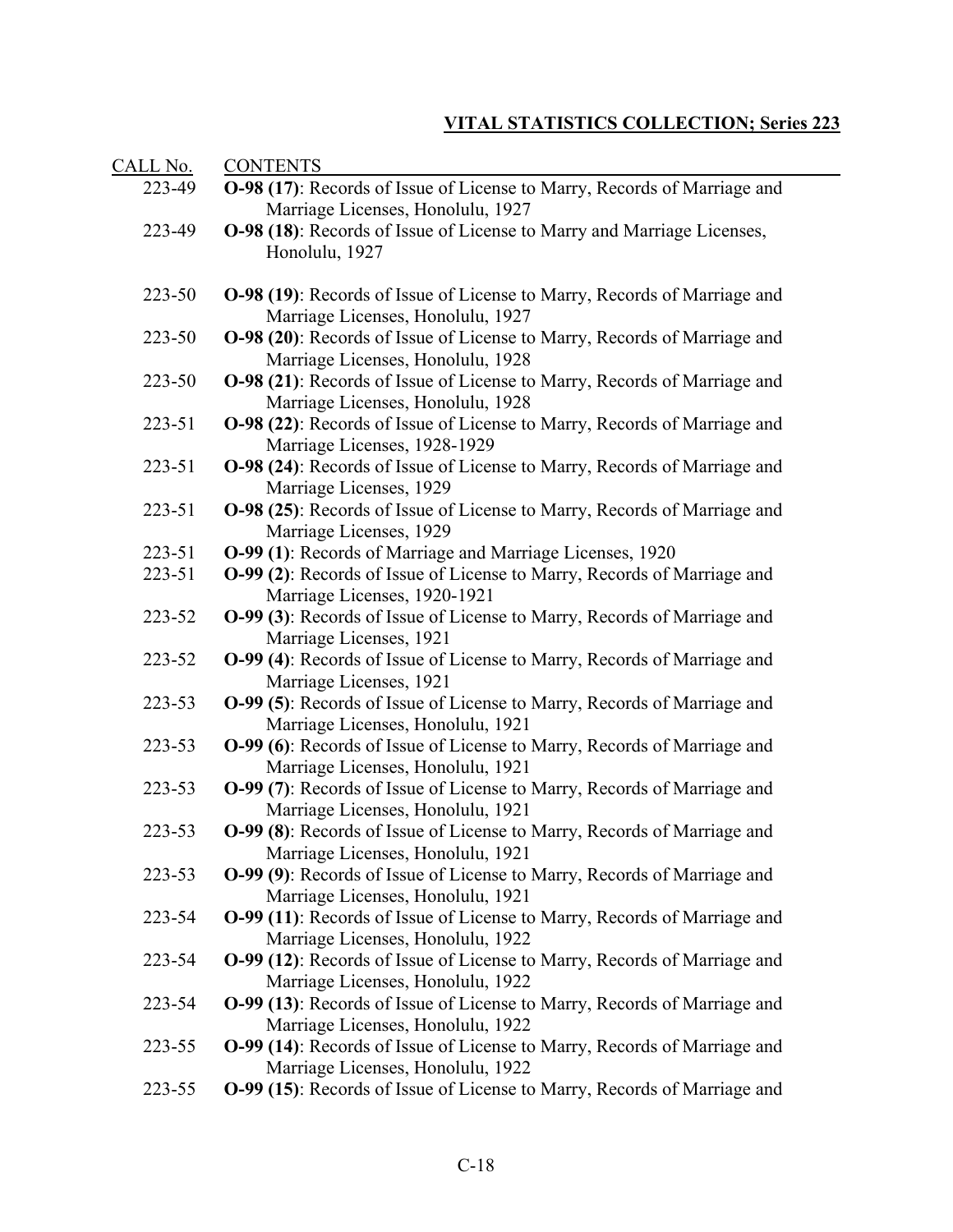| <u>CALL No.</u> | <b>CONTENTS</b>                                                                        |
|-----------------|----------------------------------------------------------------------------------------|
|                 | Marriage Licenses, Honolulu, 1922                                                      |
| 223-55          | O-99 (16): Records of Issue of License to Marry, Records of Marriage and               |
|                 | Marriage Licenses, Honolulu, 1922                                                      |
| 223-55          | O-99 (19): Records of Issue of License to Marry, Records of Marriage and               |
|                 | Marriage Licenses, Honolulu, 1923                                                      |
| 223-56          | O-99 (20): Records of Issue of License to Marry, Records of Marriage and               |
|                 | Marriage Licenses, Honolulu, 1923                                                      |
| 223-56          | O-99 (21): Records of Issue of License to Marry, Records of Marriage and               |
|                 | Marriage Licenses, Honolulu, 1923                                                      |
| 223-56          | O-99 (22): Records of Issue of License to Marry, Records of Marriage and               |
|                 | Marriage Licenses, Honolulu, 1923                                                      |
| 223-57          | O-99 (23): Records of Issue of License to Marry, Records of Marriage and               |
|                 | Marriage Licenses, Honolulu, 1923                                                      |
| 223-57          | O-99 (24): Records of Issue of License to Marry, Records of Marriage and               |
|                 | Marriage Licenses, Honolulu, 1923-1924                                                 |
| 223-57          | O-99 (25): Records of Issue of License to Marry, Records of Marriage and               |
|                 | Marriage Licenses, Honolulu, 1924                                                      |
| 223-57          | O-99 (26): Records of Issue of License to Marry, Records of Marriage and               |
|                 | Marriage Licenses, Honolulu, 1924                                                      |
| 223-58          | O-99 (27): Records of Issue of License to Marry, Records of Marriage and               |
|                 | Marriage Licenses, Honolulu, 1924                                                      |
| 223-58          | O-99 (28): Records of Issue of License to Marry and Marriage Licenses,                 |
| 223-58          | Honolulu, 1924-1925<br>O-99 (30): Records of Issue of License to Marry, Honolulu, 1925 |
| 223-58          | O-99 (31): Records of Issue of License to Marry, Honolulu, 1925                        |
| 223-58          | O-99 (32): Records of Issue of License to Marry, Honolulu, 1925                        |
| 223-59          | O-99 (33): Records of Issue of License to Marry, Honolulu, 1925                        |
| 223-59          | O-99 (34): Records of Issue of License to Marry, Honolulu, 1925                        |
| 223-59          | O-99 (35): Records of Marriage and Marriage Licenses, Honolulu, 1925                   |
| 223-59          | O-99 (36): Records of Issue of License to Marry, Honolulu, 1926                        |
| 223-59          | O-99 (37): Records of Issue of License to Marry, Honolulu, 1926                        |
| 223-59          | O-99 (38): Records of Marriage and Marriage Licenses, Honolulu, 1926                   |
| 223-59          | O-99 (39): Records of Marriage and Marriage Licenses, Honolulu, 1927                   |
| 223-60          | O-99 (40): Records of Marriage and Marriage Licenses, Honolulu, 1928-1929              |
| 223-60          | O-100: Records of Marriage, Honolulu, 1927-1929, Wahiawa, 1928-1929                    |
| 223-60          | <b>O-101:</b> Records of Marriage, 1921-1929                                           |
| 223-60          | O-102: Records of Marriage, Honolulu, 1928-1929                                        |
| 223-60          | O-103: Records of Marriage, Honolulu, 1927-1929                                        |
| 223-60          | O-104: Records of Marriage, Honolulu, 1924-1928                                        |
| 223-60          | O-105: Records of Marriage, Honolulu, 1925-1929                                        |
| 223-60          | O-106: Records of Marriage, Honolulu, 1925-1929                                        |
| 223-60          | O-107: Records of Marriage, Honolulu, 1926-1928                                        |
| 223-60          | O-108: Records of Marriage, 1924-1929                                                  |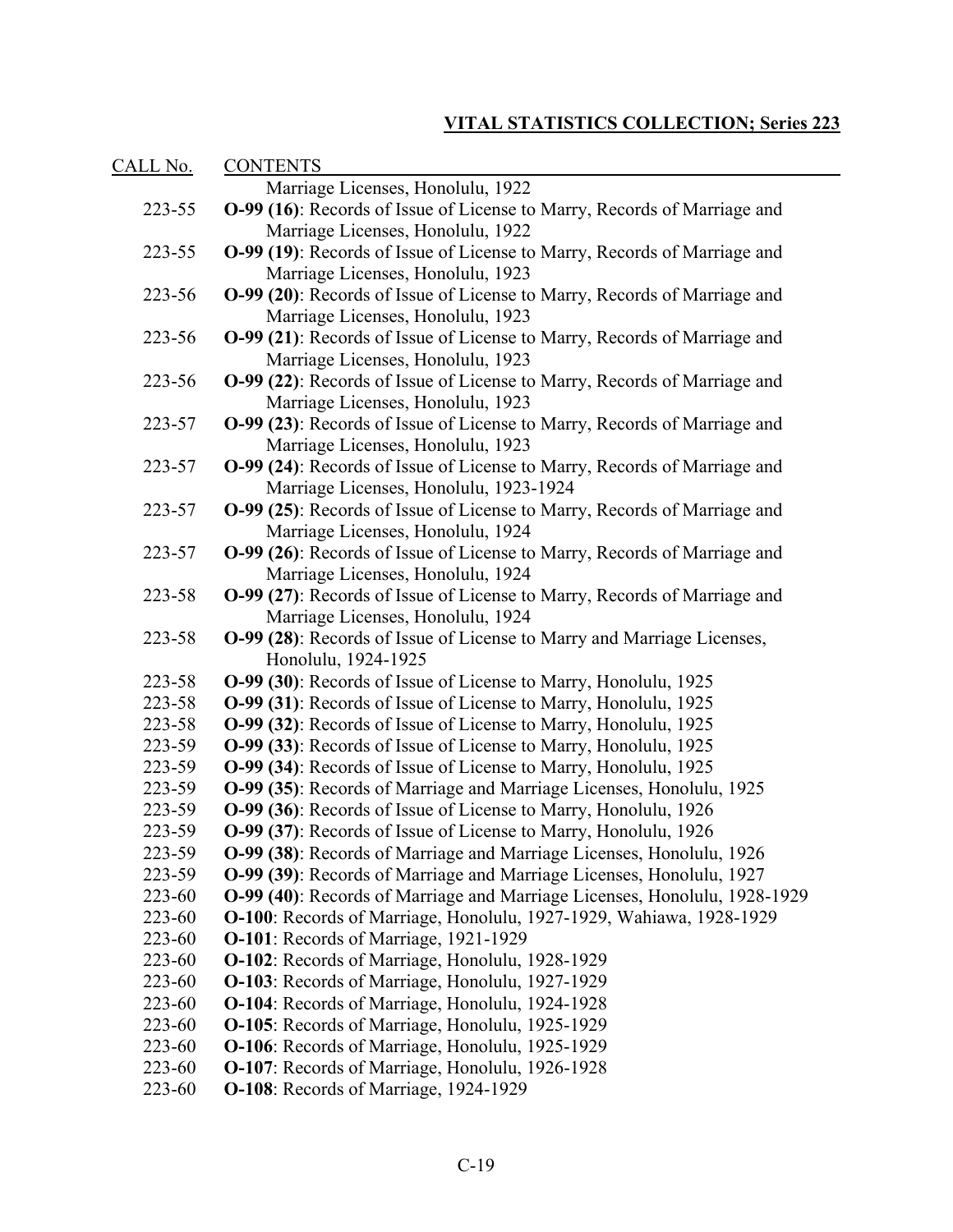| CALL No. | <b>CONTENTS</b>                                                               |
|----------|-------------------------------------------------------------------------------|
| 223-60   | <b>O-109</b> : Records of Marriage, Honolulu, 1922-1927                       |
| 223-60   | O-110: Records of Marriage, Honolulu, 1926-1929                               |
| 223-60   | <b>O-111:</b> Records of Marriage, Honolulu, 1925-1929                        |
| 223-60   | <b>O-112:</b> Records of Marriage, 1922-1929                                  |
| 223-60   | <b>O-113</b> : Records of Marriage, 1924-1928                                 |
| 223-60   | O-114: Records of Marriage, 1923-1928                                         |
| 223-60   | <b>O-115:</b> Records of Marriage, 1923-1929                                  |
| 223-60   | O-116: Records of Marriage, 1924, 1926, 1928-1929                             |
| 223-61   | <b>O-117:</b> Records of Marriage and Marriage Certificates, 1924-1929        |
| 223-61   | O-118: Records of Marriage, Honolulu, 1927-1929                               |
| 223-61   | O-119: Records of Marriage, 1926-1929                                         |
| 223-61   | <b>O-120:</b> Records of Marriage, 1925-1928                                  |
| 223-61   | <b>O-121:</b> Records of Marriage, 1922-1926                                  |
| 223-61   | O-122: Records of Marriage, Ewa, 1922-1929                                    |
| 223-61   | O-123: Records of Marriage, Honolulu, 1926-1929                               |
| 223-61   | <b>O-124:</b> Records of Marriage, 1922-1929                                  |
| 223-61   | O-125: Records of Marriage, Honolulu, 1927-1929                               |
| 223-61   | <b>O-126:</b> Records of Marriage, Honolulu, 1926-1929                        |
| 223-61   | O-127: Records of Marriage, Honolulu, 1927-1928                               |
| 223-61   | O-128: Records of Marriage, Waipahu, 1923-1929                                |
| 223-61   | O-129: Records of Marriage, Honolulu, 1923-1929, Waipahu, 1929                |
| 223-61   | <b>O-130</b> : Records of Marriage, Honolulu, 1923-1924, 1926-1929            |
| 223-61   | <b>O-131</b> : Records of Marriage, Honolulu, 1928-1929                       |
| 223-61   | <b>O-132</b> : Records of Marriage, Honolulu, 1924-1929                       |
| 223-61   | <b>O-133</b> : Records of Marriage, Honolulu, 1925-1928                       |
| 223-62   | O-134: Records of Marriage, Honolulu, 1926-1929                               |
| 223-62   | O-135: Records of Marriage, Honolulu, 1925-1926, Waialua, 1928                |
| 223-62   | <b>O-136</b> : Records of Marriage and Marriage Licenses, Honolulu, 1921-1925 |
| 223-62   | O-137: Records of Marriage, 1919, 1923, 1927-1929                             |
| 223-63   | FRAGILE DOCUMENTS from O-6 through O-27                                       |
| 223-64   | FRAGILE DOCUMENTS from O-28 through O-40                                      |
| 223-65   | Applications for Licenses to Perform Marriages, A through K, 1916-1929        |
| 223-66   | Applications for Licenses to Perform Marriages, L through Y, 1916-1929        |
| 223-67   | Reports of Births and Deaths (Stats), All Islands, 1863-1867, Reports of      |
|          | Marriages (Stats), All Islands, n.d., 1852, License Stubs of Persons Licensed |
|          | to Perform Marriages, All Islands, 1894-1900, 1900-1908, Lists of Persons     |
|          | Licensed to Perform Marriages, All Islands, n.d., 1864-1866, 1868, 1870-      |
|          | 1871, 1876                                                                    |